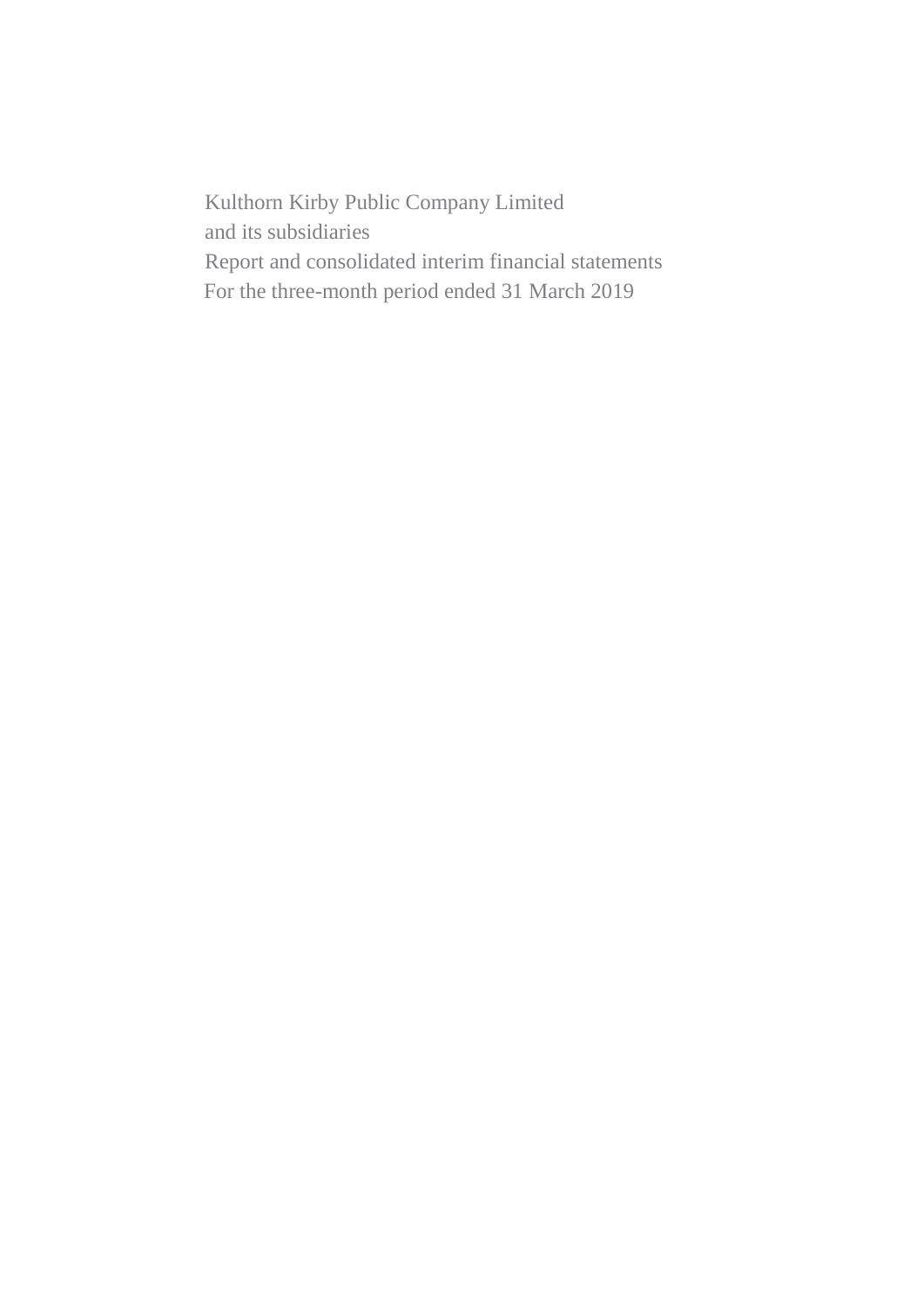# **Independent Auditor's Report on Review of Interim Financial Information**

To the Shareholders of Kulthorn Kirby Public Company Limited

I have reviewed the accompanying consolidated statement of financial position of Kulthorn Kirby Public Company Limited and its subsidiaries as at 31 March 2019, the related consolidated statements of comprehensive income, the consolidated statements of changes in shareholders' equity and cash flows for the three-month period then ended, as well as the condensed notes to the consolidated financial statements. I have also reviewed the separate financial information of Kulthorn Kirby Public Company Limited for the same period. Management is responsible for the preparation and presentation of this interim financial information in accordance with Thai Accounting Standard No. 34 *Interim Financial Reporting*. My responsibility is to express a conclusion on this interim financial information based on my review.

# **Scope of review**

I conducted my review in accordance with Thai Standard on Review Engagements 2410, *Review of Interim Financial Information Performed by the Independent Auditor of the Entity*. A review of interim financial information consists of making inquiries, primarily of persons responsible for financial and accounting matters, and applying analytical and other review procedures. A review is substantially less in scope than an audit conducted in accordance with Thai Standards on Auditing and consequently does not enable me to obtain assurance that I would become aware of all significant matters that might be identified in an audit. Accordingly, I do not express an audit opinion.

# **Conclusion**

Based on my review, nothing has come to my attention that causes me to believe that the accompanying interim financial information is not prepared, in all material respects, in accordance with Thai Accounting Standard No. 34 *Interim Financial Reporting*.

Satida Ratananurak Certified Public Accountant (Thailand) No. 4753

EY Office Limited Bangkok: 8 May 2019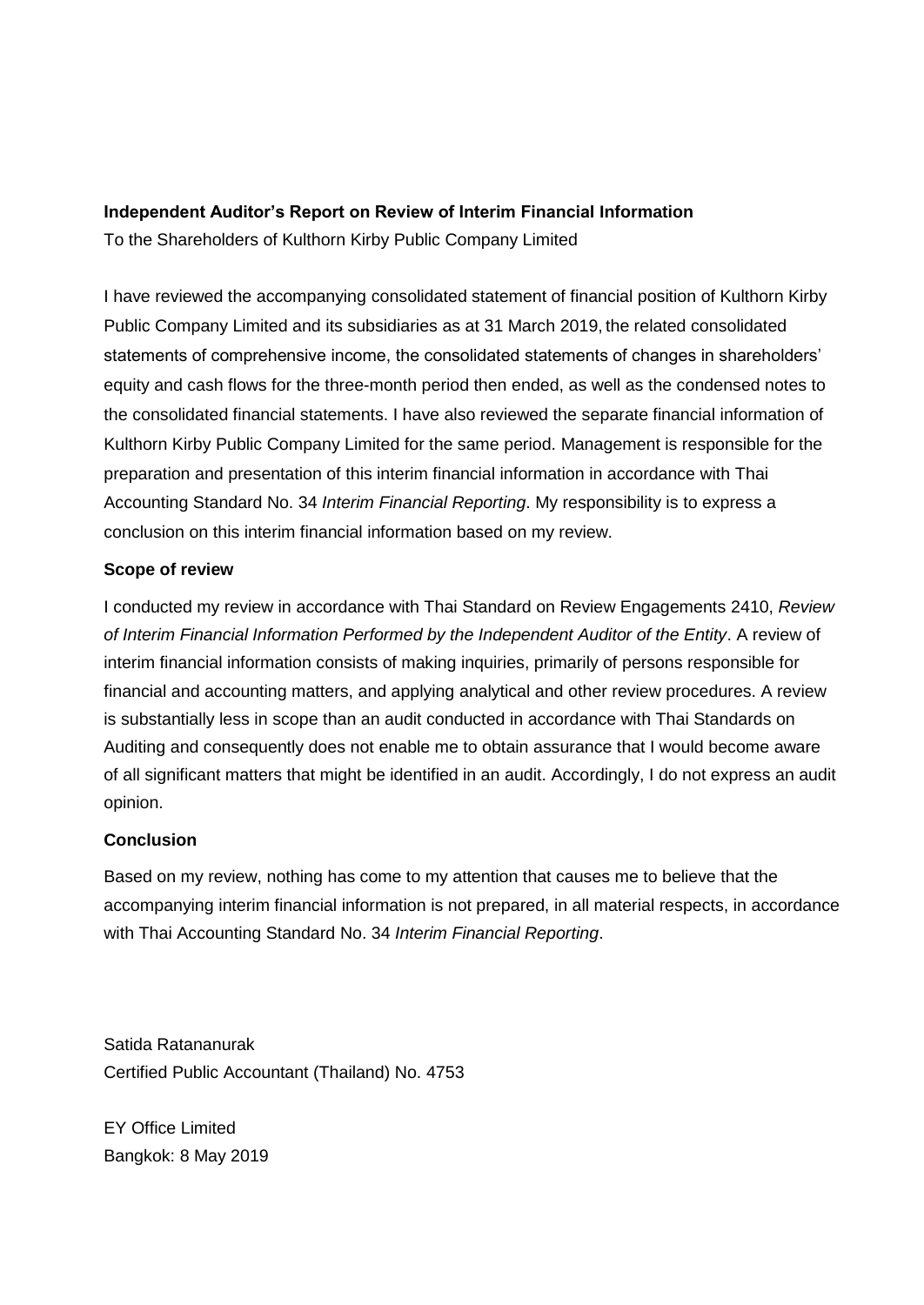Statements of financial position

As at 31 March 2019

|                                              |                |               |                                          |               | (Unit: Thousand Baht)         |
|----------------------------------------------|----------------|---------------|------------------------------------------|---------------|-------------------------------|
|                                              |                |               | <b>Consolidated financial statements</b> |               | Separate financial statements |
|                                              |                | As at         | As at                                    | As at         | As at                         |
|                                              | Note           | 31 March 2019 | 31 December 2018                         | 31 March 2019 | 31 December 2018              |
|                                              |                | (Unaudited    | (Audited)                                | (Unaudited    | (Audited)                     |
|                                              |                | but reviewed) |                                          | but reviewed) |                               |
| <b>Assets</b>                                |                |               |                                          |               |                               |
| <b>Current assets</b>                        |                |               |                                          |               |                               |
| Cash and cash equivalents                    |                | 74,545        | 96,963                                   | 17,524        | 68,759                        |
| Trade and other receivables                  | 2, 3           | 1,396,885     | 1,231,191                                | 754,850       | 695,727                       |
| Short-term loans to related parties          | 2              |               |                                          | 72,039        | 70,000                        |
| Inventories                                  | 4              | 2,281,685     | 2,343,849                                | 1,460,592     | 1,434,237                     |
| Current tax assets                           |                | 7,335         | 16,078                                   | 117           | 1,030                         |
| VAT receivable                               |                | 30,858        | 61,020                                   | 15,513        | 30,161                        |
| Other current assets                         |                | 68,713        | 38,250                                   | 30,183        | 9,458                         |
| <b>Total current assets</b>                  |                | 3,860,021     | 3,787,351                                | 2,350,818     | 2,309,372                     |
| <b>Non-current assets</b>                    |                |               |                                          |               |                               |
| Investments in subsidiaries                  | 5              |               |                                          | 2,586,872     | 2,586,872                     |
| Property, plant and equipment                | 6              | 2,960,176     | 2,784,556                                | 1,498,792     | 1,307,579                     |
| Goodwill on business combination             | $\overline{7}$ |               |                                          |               |                               |
| Other intangible assets                      | 8              | 89,499        | 86,988                                   | 46,382        | 45,204                        |
| Advance payment for purchase of fixed assets |                | 211,181       | 232,123                                  | 166,281       | 187,223                       |
| Deferred tax assets                          |                | 237,741       | 249,734                                  | 146,711       | 151,591                       |
| Other non-current assets                     |                | 1,354         | 1,359                                    | 1,176         | 1,142                         |
| Total non-current assets                     |                | 3,499,951     | 3,354,760                                | 4,446,214     | 4,279,611                     |
| <b>Total assets</b>                          |                | 7,359,972     | 7,142,111                                | 6,797,032     | 6,588,983                     |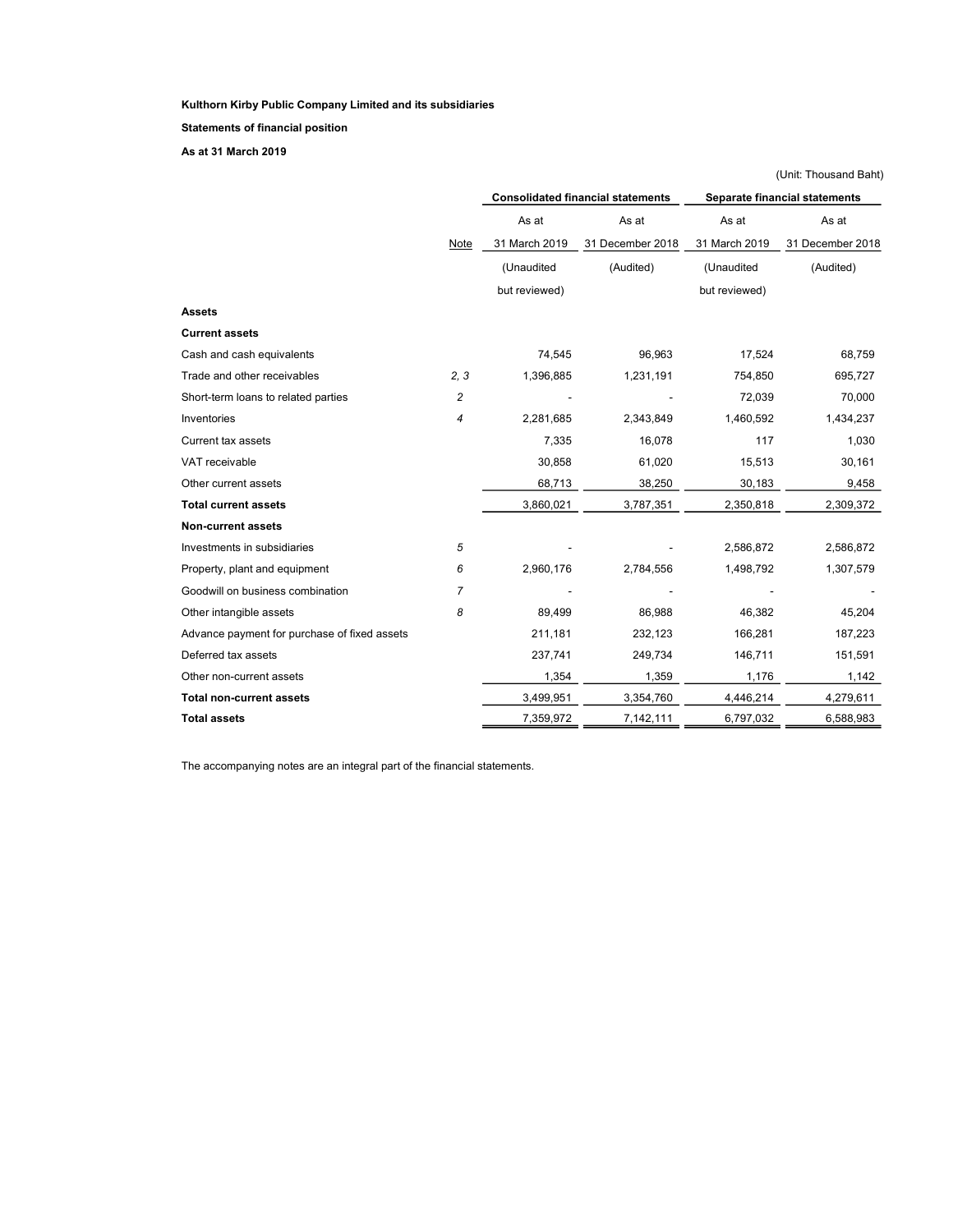Statements of financial position (continued)

As at 31 March 2019

|                                               |                |               |                                          |               | (Unit: Thousand Baht)         |
|-----------------------------------------------|----------------|---------------|------------------------------------------|---------------|-------------------------------|
|                                               |                |               | <b>Consolidated financial statements</b> |               | Separate financial statements |
|                                               |                | As at         | As at                                    | As at         | As at                         |
|                                               | Note           | 31 March 2019 | 31 December 2018                         | 31 March 2019 | 31 December 2018              |
|                                               |                | (Unaudited    | (Audited)                                | (Unaudited    | (Audited)                     |
|                                               |                | but reviewed) |                                          | but reviewed) |                               |
| Liabilities and shareholders' equity          |                |               |                                          |               |                               |
| <b>Current liabilities</b>                    |                |               |                                          |               |                               |
| Bank overdrafts and short-term loans from     |                |               |                                          |               |                               |
| financial institutions                        | 9              | 3,507,918     | 3,046,123                                | 2,066,684     | 1,629,453                     |
| Trade and other payables                      | 2, 10          | 842,792       | 752,299                                  | 722,221       | 671,788                       |
| Short-term loans from related parties         | $\overline{c}$ |               |                                          | 583,207       | 614,493                       |
| Current portion of long-term loans            | 11             | 400.000       | 400.000                                  | 400,000       | 400,000                       |
| Current portion of liabilities under          |                |               |                                          |               |                               |
| financial lease agreements                    | 12             | 44,015        | 56,028                                   | 853           | 901                           |
| Dividend payable                              |                | 891           | 891                                      | 887           | 887                           |
| Income tax payable                            |                | 353           | 218                                      |               |                               |
| Other current liabilities                     |                | 39,375        | 32,629                                   | 29,898        | 25,433                        |
| <b>Total current liabilities</b>              |                | 4,835,344     | 4,288,188                                | 3,803,750     | 3,342,955                     |
| <b>Non-current liabilities</b>                |                |               |                                          |               |                               |
| Long-term loans, net of current portion       | 11             | 975,300       | 1,075,300                                | 975,300       | 1,075,300                     |
| Liabilities under financial lease agreements, |                |               |                                          |               |                               |
| net of current portion                        | 12             | 10,573        | 11,167                                   | 1,355         | 1,551                         |
| Provision for long-term employee benefits     |                | 204,129       | 199,160                                  | 92,963        | 90,734                        |
| <b>Total non-current liabilities</b>          |                | 1,190,002     | 1,285,627                                | 1,069,618     | 1,167,585                     |
| <b>Total liabilities</b>                      |                | 6,025,346     | 5,573,815                                | 4,873,368     | 4,510,540                     |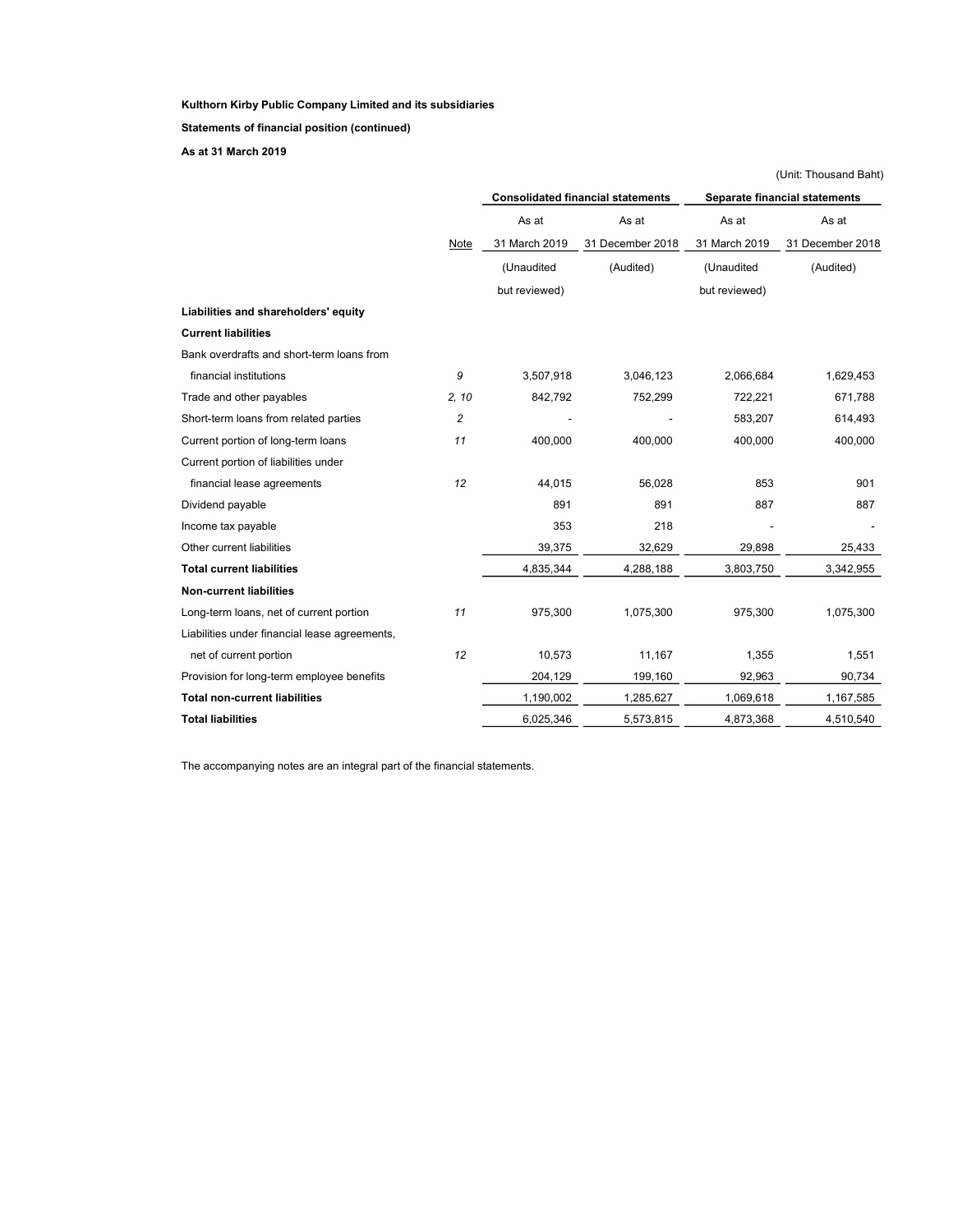Statements of financial position (continued)

As at 31 March 2019

|                                                        |               |                                          |               | (Unit: Thousand Baht)         |
|--------------------------------------------------------|---------------|------------------------------------------|---------------|-------------------------------|
|                                                        |               | <b>Consolidated financial statements</b> |               | Separate financial statements |
|                                                        | As at         | As at                                    | As at         | As at                         |
|                                                        | 31 March 2019 | 31 December 2018                         | 31 March 2019 | 31 December 2018              |
|                                                        | (Unaudited    | (Audited)                                | (Unaudited    | (Audited)                     |
|                                                        | but reviewed) |                                          | but reviewed) |                               |
| Shareholders' equity                                   |               |                                          |               |                               |
| Share capital                                          |               |                                          |               |                               |
| Registered                                             |               |                                          |               |                               |
| 1,200,000,000 ordinary shares of Baht 1 each           | 1,200,000     | 1,200,000                                | 1,200,000     | 1,200,000                     |
| Issued and fully paid up                               |               |                                          |               |                               |
| 1,200,000,000 ordinary shares of Baht 1 each           | 1,200,000     | 1,200,000                                | 1,200,000     | 1,200,000                     |
| Share premium                                          | 700,000       | 700,000                                  | 700,000       | 700,000                       |
| Surplus from business combination under common control | 207,898       | 207,898                                  |               |                               |
| Retained earnings (deficits)                           |               |                                          |               |                               |
| Appropriated - statutory reserve                       | 120,000       | 120,000                                  | 120,000       | 120,000                       |
| Unappropriated                                         | (900, 633)    | (657, 450)                               | (96, 336)     | 58,443                        |
| Other components of shareholders' equity               | 7,361         | (2, 152)                                 |               |                               |
| Total shareholders' equity                             | 1,334,626     | 1,568,296                                | 1,923,664     | 2,078,443                     |
| Total liabilities and shareholders' equity             | 7,359,972     | 7,142,111                                | 6,797,032     | 6,588,983                     |

- - - -

The accompanying notes are an integral part of the financial statements.

......... . . . . . . . . . . . Directors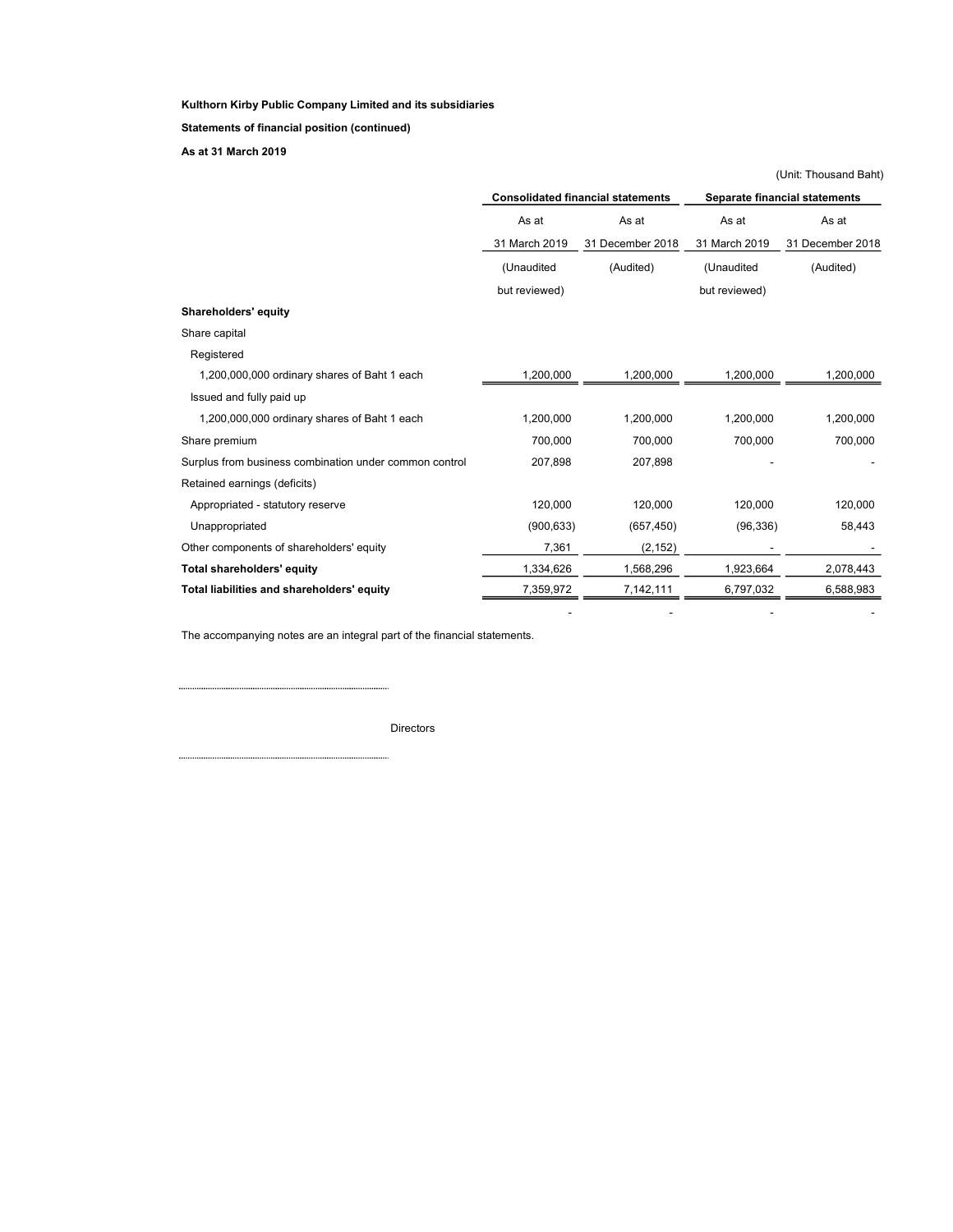#### Statements of comprehensive income

For the three-month period ended 31 March 2019

|                                                             |                |                                          |            | (Unit: Thousand Baht except earnings per share expressed in Baht) |           |
|-------------------------------------------------------------|----------------|------------------------------------------|------------|-------------------------------------------------------------------|-----------|
|                                                             |                | <b>Consolidated financial statements</b> |            | Separate financial statements                                     |           |
|                                                             | Note           | 2019                                     | 2018       | 2019                                                              | 2018      |
| <b>Profit or loss:</b>                                      |                |                                          |            |                                                                   |           |
| <b>Revenues</b>                                             |                |                                          |            |                                                                   |           |
| Sales and service income                                    | $\overline{c}$ | 1,734,292                                | 2,386,509  | 885,307                                                           | 1,357,552 |
| Other income                                                |                |                                          |            |                                                                   |           |
| Income from scrap sales                                     | $\overline{c}$ | 13,686                                   | 10,942     | 530                                                               | 11,652    |
| Interest income                                             | $\overline{c}$ | 12                                       | 14         | 950                                                               | 1,287     |
| Others                                                      |                | 3,254                                    | 5,475      | 7,417                                                             | 4,385     |
| <b>Total revenues</b>                                       |                | 1,751,244                                | 2,402,940  | 894,204                                                           | 1,374,876 |
| <b>Expenses</b>                                             |                |                                          |            |                                                                   |           |
| Cost of sales and services                                  | $\overline{c}$ | 1,753,214                                | 2,316,794  | 891,129                                                           | 1,349,249 |
| Selling and distribution expenses                           |                | 23,244                                   | 29,100     | 11,750                                                            | 15,558    |
| Administrative expenses                                     |                | 153,206                                  | 115,646    | 98,437                                                            | 66,358    |
| Loss on exchange                                            |                | 7                                        | 556        | 1,253                                                             | 5,805     |
| <b>Total expenses</b>                                       |                | 1,929,671                                | 2,462,096  | 1,002,569                                                         | 1,436,970 |
| Loss before finance cost and income tax                     |                | (178, 427)                               | (59, 156)  | (108, 365)                                                        | (62,094)  |
| Finance cost                                                |                | (52, 629)                                | (44, 058)  | (41, 534)                                                         | (31, 786) |
| Loss before income tax                                      |                | (231,056)                                | (103, 214) | (149, 899)                                                        | (93, 880) |
| Income tax                                                  | 13             | (12, 127)                                | 7,784      | (4,880)                                                           | 18,202    |
| Loss for the period                                         |                | (243, 183)                               | (95, 430)  | (154, 779)                                                        | (75, 678) |
| Other comprehensive income:                                 |                |                                          |            |                                                                   |           |
| Other comprehensive income to be reclassified               |                |                                          |            |                                                                   |           |
| to profit or loss in subsequent periods:                    |                |                                          |            |                                                                   |           |
| Exchange differences on translation of                      |                |                                          |            |                                                                   |           |
| financial statements in foreign currency                    |                | 9,513                                    | 7,580      |                                                                   |           |
| Other comprehensive income to be reclassified               |                |                                          |            |                                                                   |           |
| to profit or loss in subsequent periods - net of income tax |                | 9,513                                    | 7,580      |                                                                   |           |
| Other comprehensive income for the period                   |                | 9,513                                    | 7,580      |                                                                   |           |
| Total comprehensive income for the period                   |                | (233, 670)                               | (87, 850)  | (154.779)                                                         | (75,678)  |
| Basic loss per share (Baht)                                 | 14             |                                          |            |                                                                   |           |
| Loss attributable to equity holders of the Company          |                | (0.20)                                   | (0.08)     | (0.13)                                                            | (0.06)    |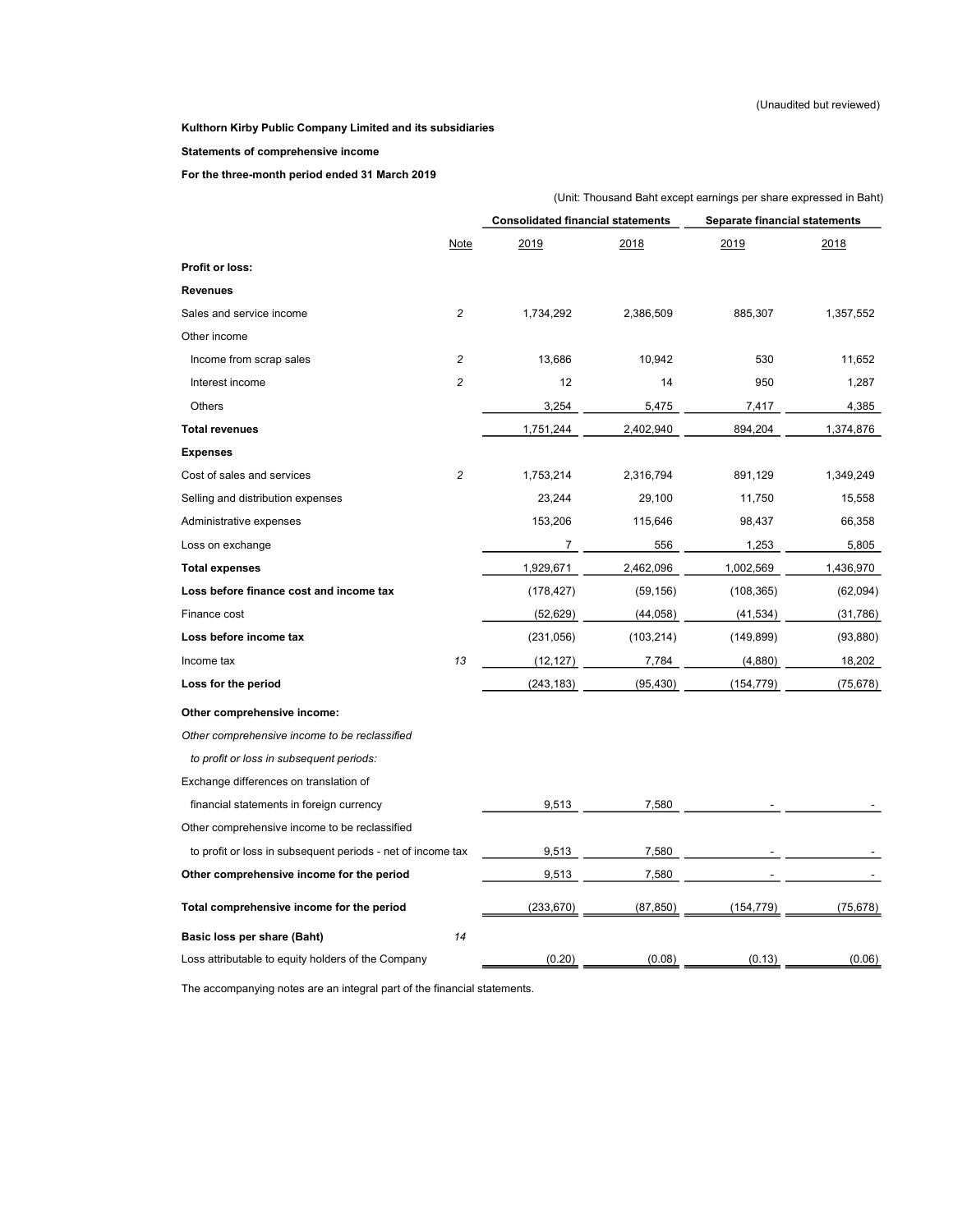#### Cash flow statements

For the three-month period ended 31 March 2019

|                                                               |                                          |            |                               | (Unit: Thousand Baht) |
|---------------------------------------------------------------|------------------------------------------|------------|-------------------------------|-----------------------|
|                                                               | <b>Consolidated financial statements</b> |            | Separate financial statements |                       |
|                                                               | 2019                                     | 2018       | 2019                          | 2018                  |
| Cash flows from operating activities                          |                                          |            |                               |                       |
| Loss before tax                                               | (231, 056)                               | (103, 214) | (149, 899)                    | (93, 880)             |
| Adjustments to reconcile loss before tax to                   |                                          |            |                               |                       |
| net cash provided by (paid from) operating activities:        |                                          |            |                               |                       |
| Depreciation and amortisation                                 | 92,591                                   | 105,441    | 40,479                        | 45,179                |
| Reversal of allowance for doubtful accounts                   | (9)                                      | (41, 116)  |                               |                       |
| Bad debt                                                      |                                          | 40,941     |                               |                       |
| Reduction of inventory value to net realisable value (reversa | (23, 873)                                | 25,218     | (12, 353)                     | 15,256                |
| Loss (gain) on sales of property, plant and equipment         | (6)                                      | 38         |                               |                       |
| Deferred interest                                             | 823                                      | 1,906      | 20                            | 116                   |
| Provision for long-term employee benefits                     | 4,969                                    | 5,098      | 2,229                         | 2,366                 |
| Unrealised (gain) loss on exchange                            | 1,571                                    | (5,286)    | 1,187                         | (5,006)               |
| Subsidies income from Government grants                       | (916)                                    | (522)      | (916)                         | (522)                 |
| Interest income                                               | (12)                                     | (14)       | (950)                         | (1,287)               |
| Interest expenses                                             | 50,516                                   | 40,529     | 40,635                        | 30,764                |
| Profit (loss) from operating activities before                |                                          |            |                               |                       |
| changes in operating assets and liabilities                   | (105, 402)                               | 69,019     | (79, 568)                     | (7,014)               |
| Operating assets (increase) decrease                          |                                          |            |                               |                       |
| Trade and other receivables                                   | (151, 402)                               | (5,609)    | (54, 268)                     | (4, 475)              |
| Inventories                                                   | 86,037                                   | 44,205     | (14,002)                      | (59, 603)             |
| Other current assets                                          | (301)                                    | 492        | (6,077)                       | 9,602                 |
| Other non-current assets                                      | 5                                        | 162        | (34)                          | 114                   |
| Operating liabilities increase (decrease)                     |                                          |            |                               |                       |
| Trade and other payables                                      | 64,578                                   | 141,497    | 30,183                        | 151,763               |
| Other current liabilities                                     | 4,196                                    | 16,921     | 1,894                         | 222                   |
| Cash flows from (used in) operating activities                | (102, 289)                               | 266,687    | (121, 872)                    | 90,609                |
| Interest income                                               | 12                                       | 14         | 813                           | 1,325                 |
| Cash paid for interest expenses                               | (52, 884)                                | (41, 504)  | (43,090)                      | (31, 580)             |
| Cash paid for income tax                                      | (2, 335)                                 | (2, 438)   | (117)                         | (83)                  |
| Net cash flows from (used in) operating activities            | (157, 496)                               | 222,759    | (164, 266)                    | 60,271                |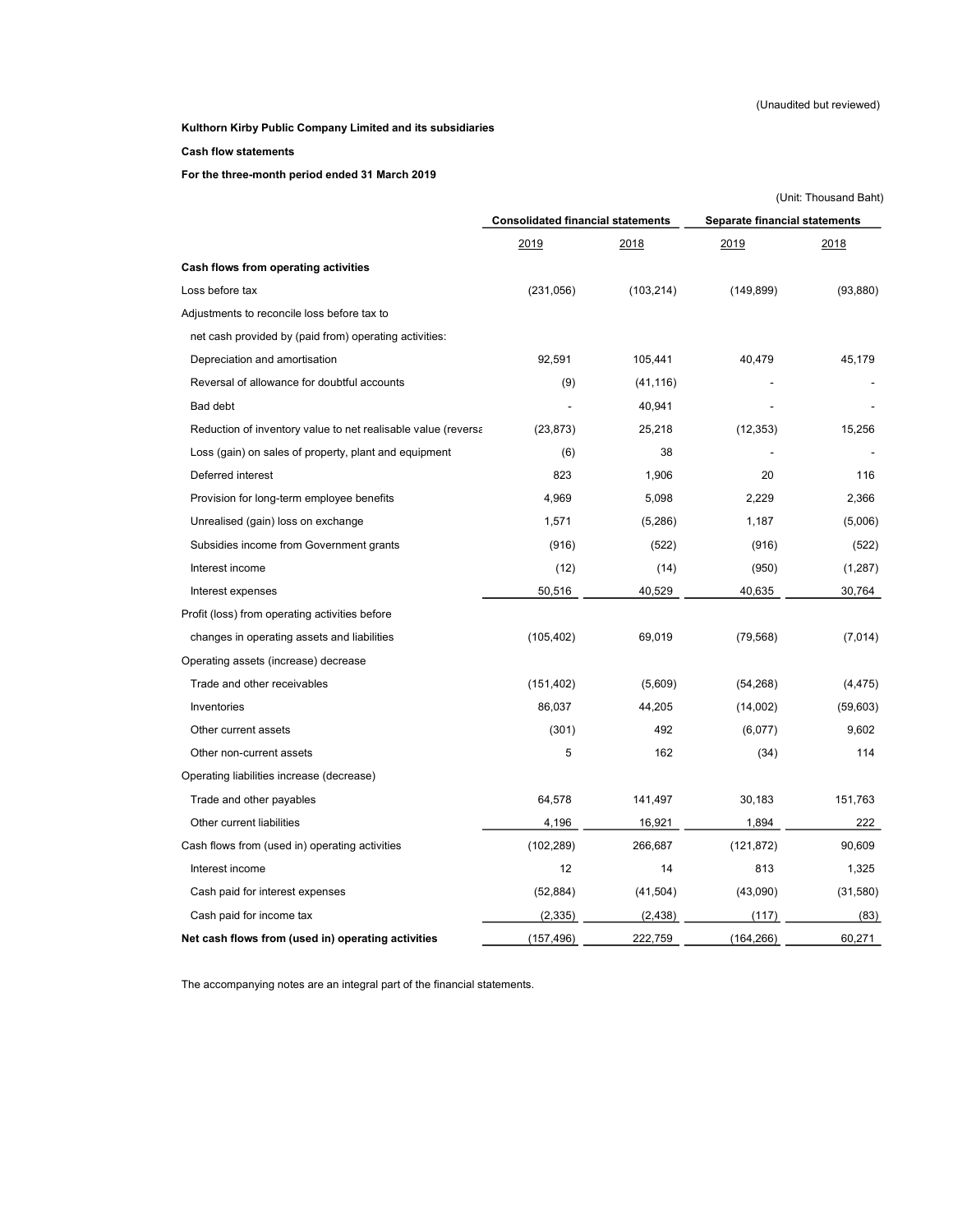#### Cash flow statements (continued)

For the three-month period ended 31 March 2019

|                                                             |                                          |              |                               | (Unit: Thousand Baht) |
|-------------------------------------------------------------|------------------------------------------|--------------|-------------------------------|-----------------------|
|                                                             | <b>Consolidated financial statements</b> |              | Separate financial statements |                       |
|                                                             | <u> 2019</u>                             | <u> 2018</u> | 2019                          | <u>2018</u>           |
| Cash flows from investing activities                        |                                          |              |                               |                       |
| Acquisition of property, plant and equipment and            |                                          |              |                               |                       |
| intangible assets                                           | (88, 851)                                | (86, 775)    | (58, 941)                     | (15, 238)             |
| Proceeds from sales of property, plant and equipment        | $\overline{7}$                           | 38           |                               |                       |
| Decrease (increase) in short-term loans to related parties  |                                          |              | (2,039)                       | 18,000                |
| Net cash flows from (used in) investing activities          | (88, 844)                                | (86, 737)    | (60, 980)                     | 2,762                 |
| Cash flows from financing activities                        |                                          |              |                               |                       |
| Increase (decrease) in bank overdrafts and short-term loans |                                          |              |                               |                       |
| from financial institutions                                 | 330,117                                  | (38, 818)    | 305,561                       | 19,506                |
| Decrease in short-term loans from related parties           |                                          |              | (31, 286)                     | (2,977)               |
| Repayment of long-term loans                                | (100,000)                                | (50,000)     | (100,000)                     | (50,000)              |
| Cash paid for liabilities under financial lease agreements  | (15, 749)                                | (17, 427)    | (264)                         | (1,918)               |
| Net cash flows from (used in) financing activities          | 214,368                                  | (106, 245)   | 174,011                       | (35, 389)             |
| Increase in translation adjustments                         | 9,554                                    | 8,801        |                               |                       |
| Net increase (decrease) in cash and cash equivalents        | (22, 418)                                | 38,578       | (51, 235)                     | 27,644                |
| Cash and cash equivalents at beginning of period            | 96,963                                   | 225,681      | 68,759                        | 149,225               |
| Cash and cash equivalents at end of period                  | 74,545                                   | 264,259      | 17,524                        | 176,869               |
| Supplement cash flows information                           |                                          |              |                               |                       |
| 1) Non-cash related transaction for investing activities    |                                          |              |                               |                       |
| Payable from acquisitions of fixed assets                   | 407,244                                  | 5,247        | 390,598                       | 1,677                 |
| Receivable from sales of fixed assets                       | 171                                      |              | 64,419                        |                       |
| 2) Non-cash related transaction for financing activities    |                                          |              |                               |                       |
| Dividend payable                                            | 891                                      | 882          | 887                           | 878                   |
| Assets acquired under financial lease agreements            | 2,319                                    |              |                               |                       |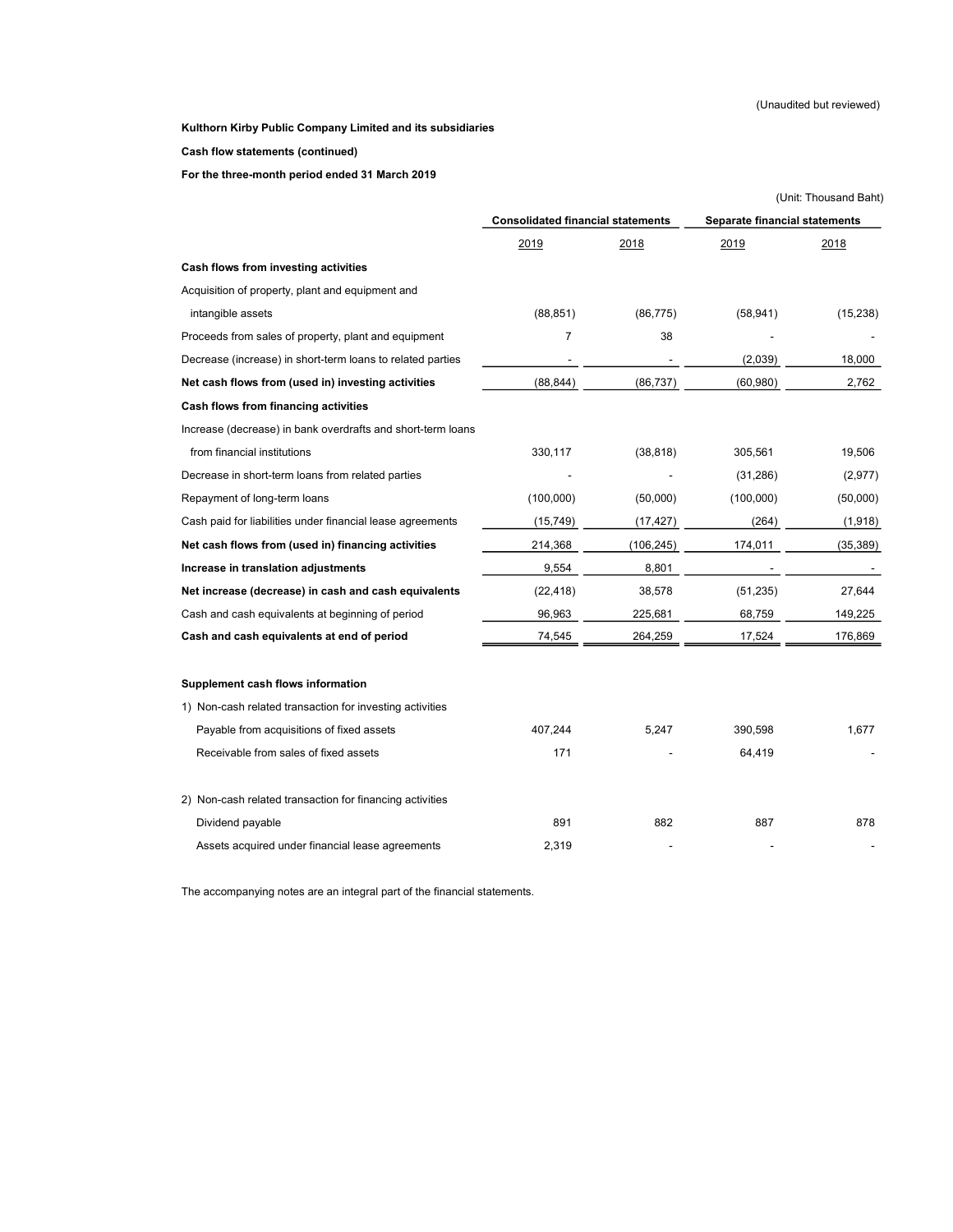#### (Unaudited but reviewed)

#### Kulthorn Kirby Public Company Limited and its subsidiaries

#### Statements of changes in shareholders' equity

For the three-month period ended 31 March 2019

(Unit: Thousand Baht)

|                                           |               | <b>Consolidated financial statements</b> |               |              |                              |                      |               |
|-------------------------------------------|---------------|------------------------------------------|---------------|--------------|------------------------------|----------------------|---------------|
|                                           |               |                                          |               |              |                              | Other components of  |               |
|                                           |               |                                          |               |              |                              | shareholders' equity |               |
|                                           |               |                                          |               |              |                              | Other comprehensive  |               |
|                                           |               |                                          |               |              |                              | income               |               |
|                                           |               |                                          |               |              |                              | Exchange             |               |
|                                           |               |                                          | Surplus       |              |                              | differences on       |               |
|                                           |               |                                          | from business |              |                              | translation of       |               |
|                                           | Issued and    |                                          | combination   |              |                              | financial            | Total         |
|                                           | fully paid-up |                                          | under common  |              | Retained earnings (deficits) | statements in        | shareholders' |
|                                           | share capital | Share premium                            | control       | Appropriated | Unappropriated               | foreign currency     | equity        |
| Balance as at 1 January 2018              | 1,200,000     | 700,000                                  | 207,898       | 120,000      | 8,345                        | (10, 750)            | 2,225,493     |
| Loss for the period                       |               |                                          |               |              | (95, 430)                    |                      | (95, 430)     |
| Other comprehensive income for the period |               |                                          |               |              |                              | 7,580                | 7,580         |
| Total comprehensive income for the period |               |                                          |               |              | (95, 430)                    | 7,580                | (87, 850)     |
| Balance as at 31 March 2018               | 1,200,000     | 700,000                                  | 207,898       | 120,000      | (87,085)                     | (3, 170)             | 2,137,643     |
|                                           |               |                                          |               |              |                              |                      |               |
| Balance as at 1 January 2019              | 1,200,000     | 700,000                                  | 207,898       | 120,000      | (657, 450)                   | (2, 152)             | 1,568,296     |
| Loss for the period                       |               |                                          |               |              | (243, 183)                   |                      | (243, 183)    |
| Other comprehensive income for the period |               |                                          |               |              |                              | 9,513                | 9,513         |
| Total comprehensive income for the period |               |                                          |               |              | (243, 183)                   | 9,513                | (233, 670)    |
| Balance as at 31 March 2019               | 1,200,000     | 700,000                                  | 207,898       | 120,000      | (900, 633)                   | 7,361                | 1,334,626     |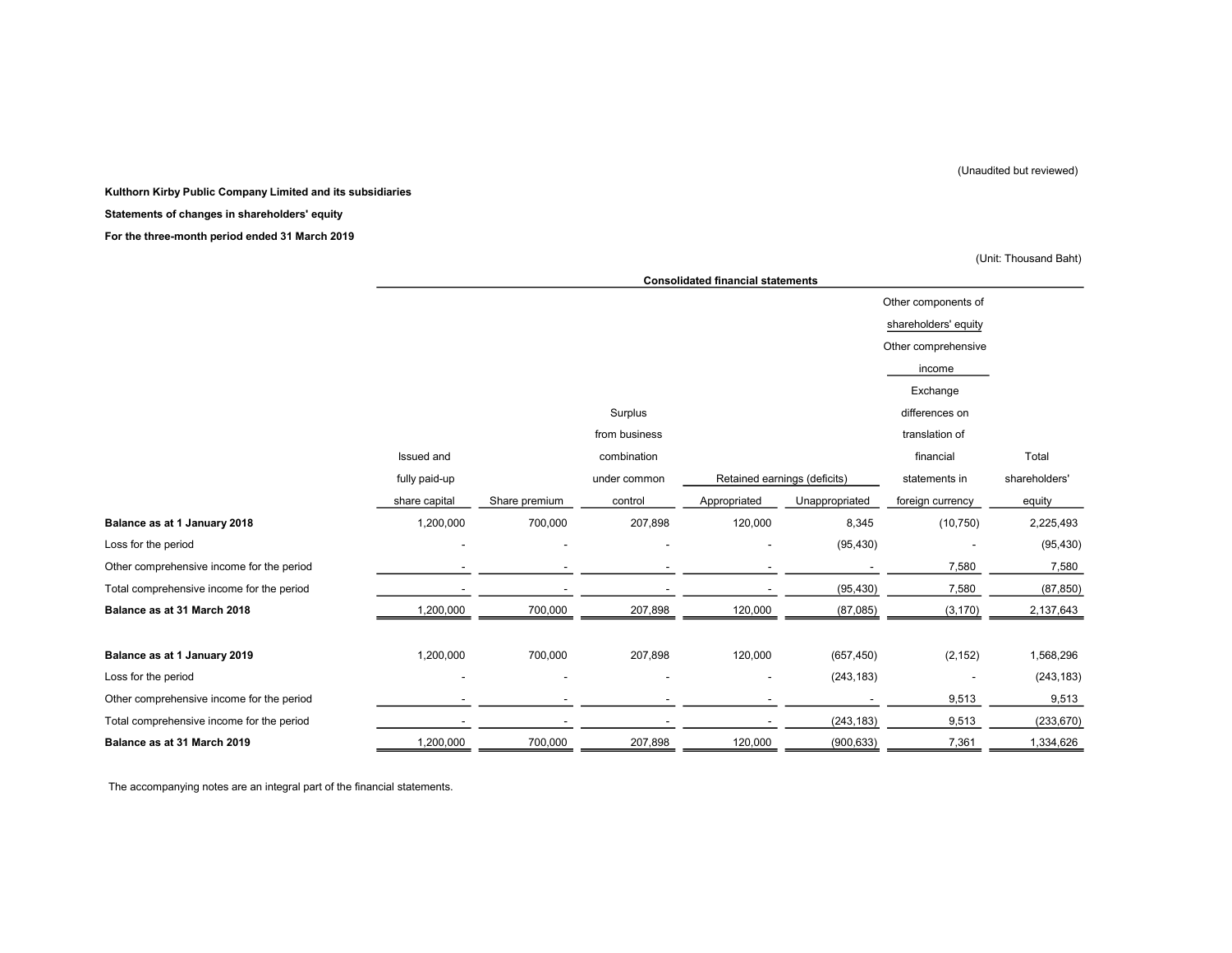(Unaudited but reviewed)

#### Kulthorn Kirby Public Company Limited and its subsidiaries

#### Statements of changes in shareholders' equity (continued)

#### For the three-month period ended 31 March 2019

(Unit: Thousand Baht)

|                                           |               | Separate financial statements |                   |                |               |  |  |
|-------------------------------------------|---------------|-------------------------------|-------------------|----------------|---------------|--|--|
|                                           | Issued and    |                               |                   |                | Total         |  |  |
|                                           | fully paid-up |                               | Retained earnings |                | shareholders' |  |  |
|                                           | share capital | Share premium                 | Appropriated      | Unappropriated | equity        |  |  |
| Balance as at 1 January 2018              | 1,200,000     | 700,000                       | 120,000           | 754,762        | 2,774,762     |  |  |
| Loss for the period                       |               | $\overline{\phantom{a}}$      |                   | (75, 678)      | (75, 678)     |  |  |
| Other comprehensive income for the period |               |                               |                   |                |               |  |  |
| Total comprehensive income for the period |               |                               |                   | (75, 678)      | (75, 678)     |  |  |
| Balance as at 31 March 2018               | 1,200,000     | 700,000                       | 120,000           | 679,084        | 2,699,084     |  |  |
|                                           |               |                               |                   |                |               |  |  |
| Balance as at 1 January 2019              | 1,200,000     | 700,000                       | 120,000           | 58,443         | 2,078,443     |  |  |
| Loss for the period                       |               |                               |                   | (154, 779)     | (154, 779)    |  |  |
| Other comprehensive income for the period |               |                               |                   |                |               |  |  |
| Total comprehensive income for the period |               |                               |                   | (154, 779)     | (154, 779)    |  |  |
| Balance as at 31 March 2019               | 1,200,000     | 700,000                       | 120,000           | (96, 336)      | 1,923,664     |  |  |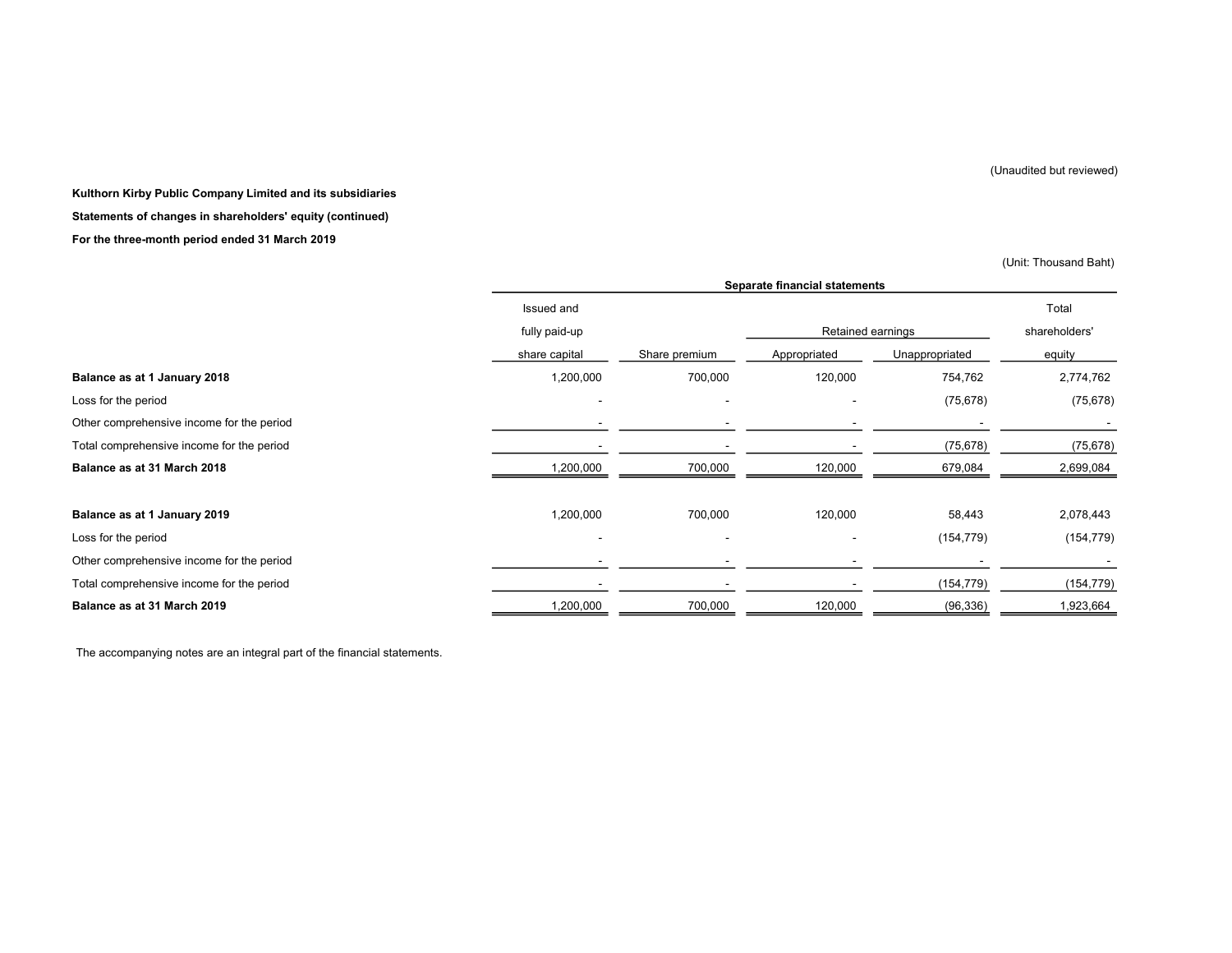# **Kulthorn Kirby Public Company Limited and its subsidiaries Notes to interim financial statements For the three-month period ended 31 March 2019**

#### **1. General information**

#### **1.1 Corporate information**

Kulthorn Kirby Public Company Limited ("the Company") is a public company incorporated and domiciled in Thailand. The Company is principally engaged in the manufacture and distribution of hermetic compressors. The registered address of the Company is 126 Soi Chalongkrung 31, Chalongkrung Road, Khwaeng Lamplatew, Khet Latkrabang, Bangkok.

# **1.2 Basis for the preparation of interim financial statements**

These interim financial statements are prepared in accordance with Thai Accounting Standard No. 34 Interim Financial Reporting, with the Company choosing to present condensed interim financial statements. However, the Company has presented the statements of financial position, comprehensive income, changes in shareholders' equity, and cash flows in the same format as that used for the annual financial statements.

The interim financial statements are intended to provide information additional to that included in the latest annual financial statements. Accordingly, they focus on new activities, events, and circumstances so as not to duplicate information previously reported. These interim financial statements should therefore be read in conjunction with the latest annual financial statements.

The interim financial statements in Thai language are the official statutory financial statements of the Company. The interim financial statements in English language have been translated from the Thai language interim financial statements.

#### **1.3 Basis of consolidation**

The interim consolidated financial statements included the financials statements of Kulthorn Kirby Public Company Limited and its subsidiaries ("the Group") and have been prepared on the same basis as that applied for the consolidated financial statements for the year ended 31 December 2018. There have been no change in the composition of its subsidiaries during the period.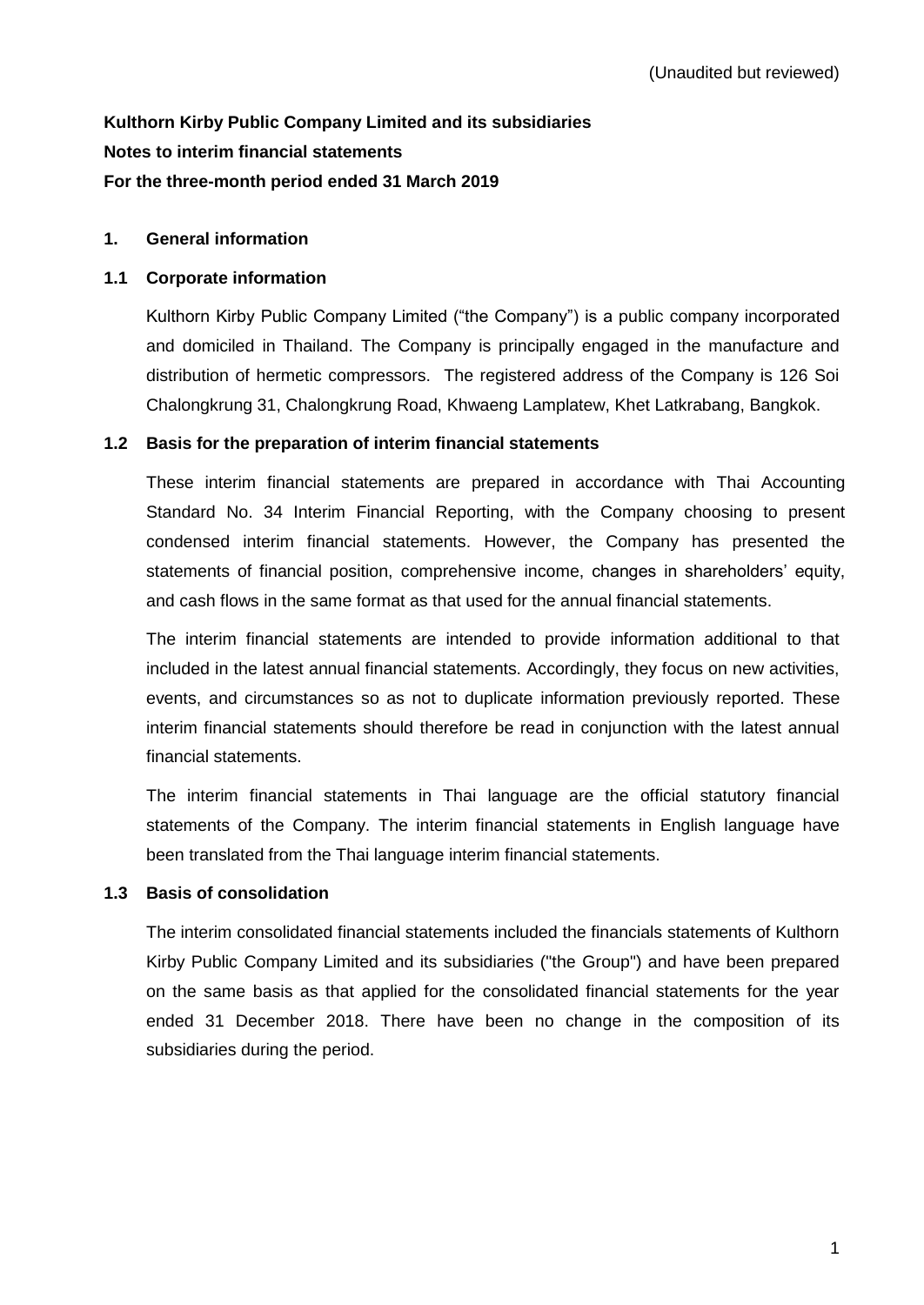#### **1.4 New financial reporting standards**

#### **(a) Financial reporting standards that became effective in the current period**

During the period, the Company and its subsidiaries have adopted the revised (revised 2018) and new financial reporting standards and interpretations which are effective for fiscal periods beginning on or after 1 January 2019. These financial reporting standards were aimed at alignment with the corresponding International Financial Reporting Standards with most of the changes directed towards clarifying accounting treatment and providing accounting guidance for users of the standards. The adoption of these financial reporting standards does not have any significant impact on the Company's and its subsidiaries' financial statements. However, the new standard involves changes to key principles, which are summarised below:

#### **TFRS 15 Revenue from Contracts with Customers**

TFRS 15 supersedes the following accounting standards together with related interpretations.

| <b>TAS 11 (revised 2017)</b> | <b>Construction Contracts</b>                                |
|------------------------------|--------------------------------------------------------------|
| <b>TAS 18 (revised 2017)</b> | Revenue                                                      |
| TSIC 31 (revised 2017)       | Revenue - Barter Transactions Involving Advertising Services |
| TFRIC 13 (revised 2017)      | <b>Customer Loyalty Programmes</b>                           |
| TFRIC 15 (revised 2017)      | Agreements for the Construction of Real Estate               |
| TFRIC 18 (revised 2017)      | <b>Transfers of Assets from Customers</b>                    |

Entities are to apply this standard to all contracts with customers unless those contracts fall within the scope of other standards. The standard establishes a five-step model to account for revenue arising from contracts with customers, with revenue being recognised at an amount that reflects the consideration to which an entity expects to be entitled in exchange for transferring goods or services to a customer. The standard requires entities to exercise judgement, taking into consideration all of the relevant facts and circumstances when applying each step of the model.

This standard does not have any significant impact on the Company's and its subsidiaries' financial statements.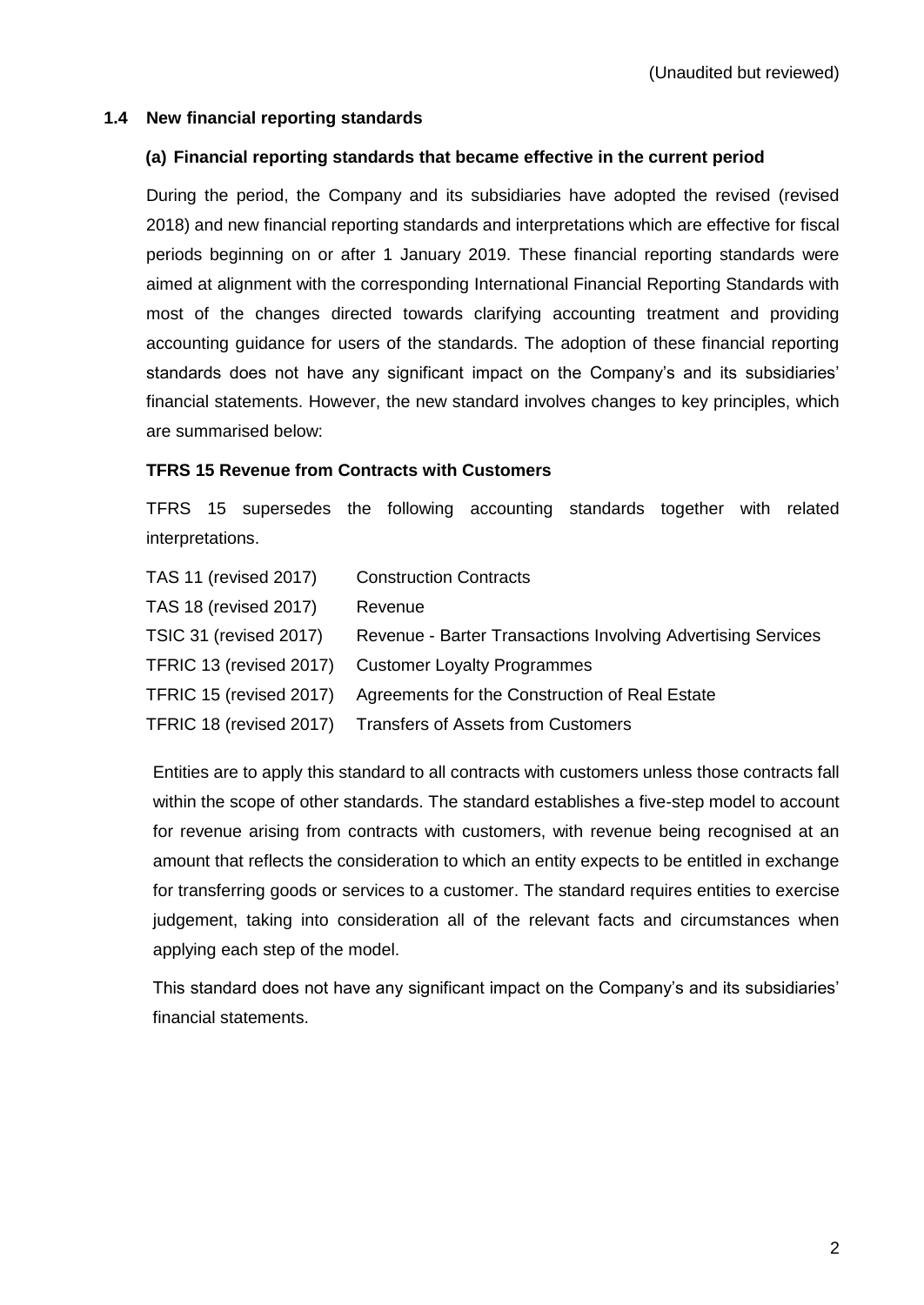# **(b) Financial reporting standards that became effective for fiscal years beginning on or after 1 January 2020**

The Federation of Accounting Professions issued a number of new financial reporting standards and interpretations, which are effective for fiscal years beginning on or after 1 January 2020. These new standards involve changes to key principles, which are summarised below.

### **Financial reporting standards related to financial instruments**

A set of TFRSs related to financial instruments consists of five accounting standards and interpretations, as follows:

Financial reporting standards:

| TFRS 7 | <b>Financial Instruments: Disclosures</b> |
|--------|-------------------------------------------|
| TFRS 9 | <b>Financial Instruments</b>              |

Accounting standard:

| <b>TAS 32</b> | <b>Financial Instruments: Presentation</b> |
|---------------|--------------------------------------------|
|               |                                            |

Financial Reporting Standard Interpretations:

| TFRIC 16 | Hedges of a Net Investment in a Foreign Operation           |
|----------|-------------------------------------------------------------|
| TFRIC 19 | Extinguishing Financial Liabilities with Equity Instruments |

These TFRSs related to financial instruments make stipulations relating to the classification of financial instruments and their measurement at fair value or amortised cost (taking into account the type of instrument, the characteristics of the contractual cash flows and the Company's business model), calculation of impairment using the expected credit loss method, and hedge accounting. These include stipulations regarding the presentation and disclosure of financial instruments. When the TFRSs related to financial instruments are effective, some accounting standards, interpretations and guidance which are currently effective will be cancelled.

The management of the Company and its subsidiaries is currently evaluating the impact of these standards to the financial statements in the year when they are adopted.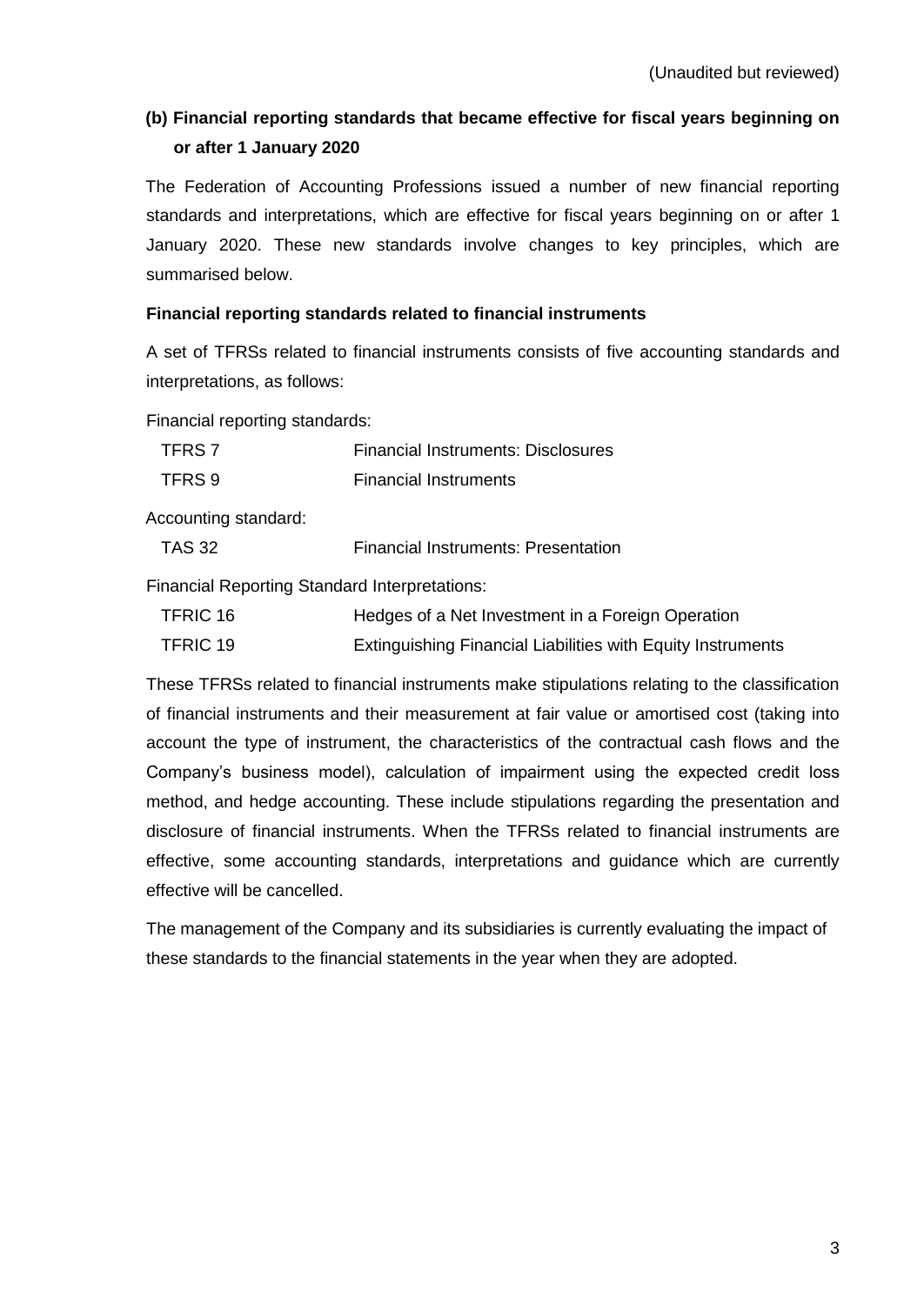# **TFRS 16 Leases**

TFRS 16 supersedes TAS 17 Leases together with related Interpretations. The standard sets out the principles for the recognition, measurement, presentation and disclosure of leases, and requires a lessee to recognise assets and liabilities for all leases with a term of more than 12 months, unless the underlying asset is low value.

Accounting by lessors under TFRS 16 is substantially unchanged from TAS 17. Lessors will continue to classify leases as either operating or finance leases using similar principles to those used under TAS 17.

The management of the Company and its subsidiaries is currently evaluating the impact of this standard on the financial statements in the year when it is adopted.

#### **1.5 Significant accounting policies**

The interim financial statements are prepared using the same accounting policies and methods of computation as were used for the financial statements for the year ended 31 December 2018, except for the change in the accounting policies due to the adoption of TFRS 15, Revenue from Contracts with Customers.

#### **Revenue recognition**

#### *Sale of goods*

Revenue from sale of goods is recognised at the point in time when control of the asset is transferred to the customer, generally on delivery of the goods. Revenue is measured at the amount of the consideration received or receivable, excluding value added tax, of goods supplied after deducting returns, discounts, allowances and price promotions to customers.

#### *Rendering of services*

Service revenue is recognised at a point in time upon completion of the service.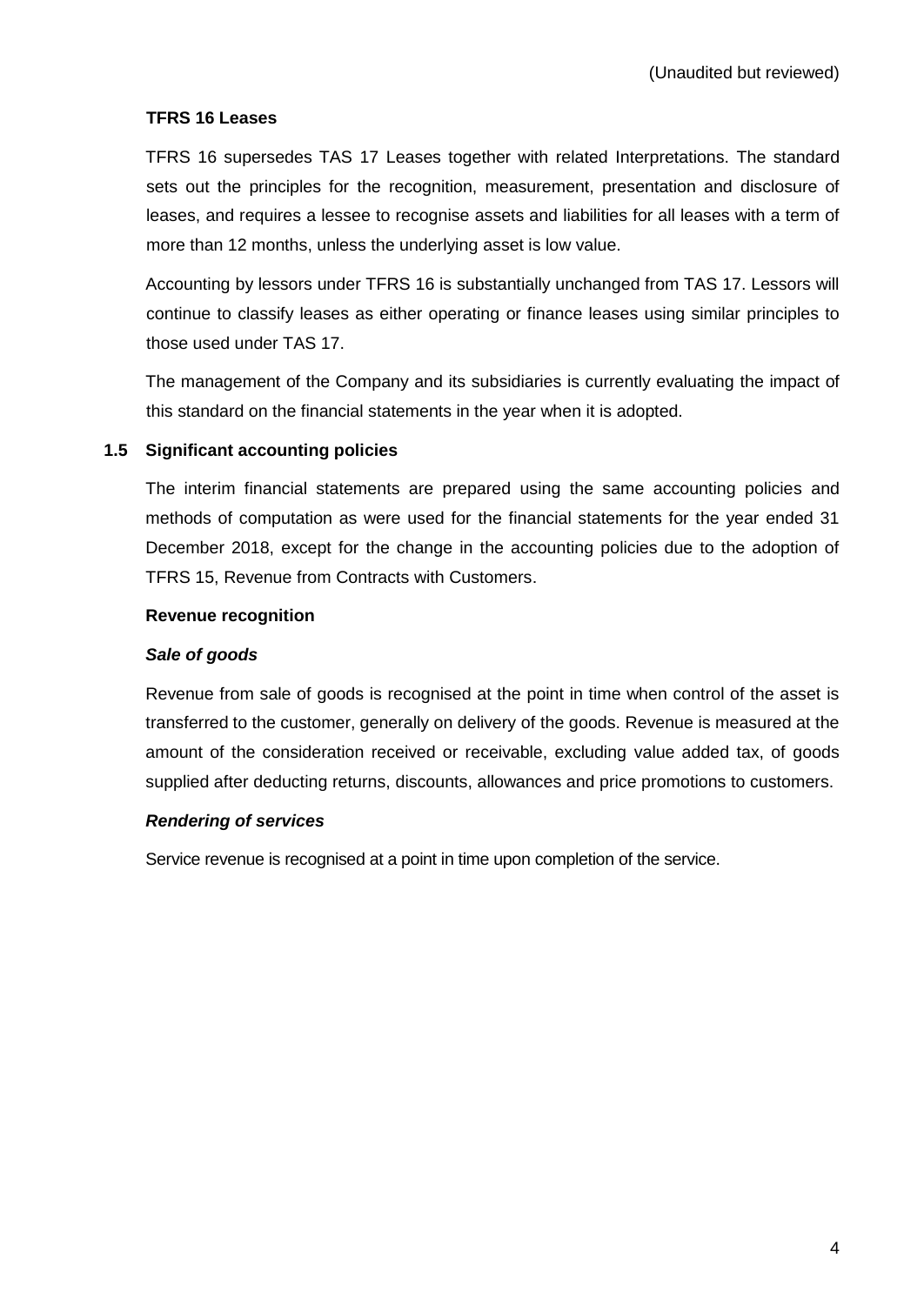# **2. Related party transactions**

During the periods, the Company and its subsidiaries had significant business transactions with related parties mainly in respect of sales and purchases of goods. Such transactions, which have been concluded on commercial terms and bases agreed upon in the ordinary course of businesses between the Company and those related parties, are summarised below.

(Unit: Thousand Baht)

|                                   | For the three-month periods ended 31 March |         |         |                      |                              |
|-----------------------------------|--------------------------------------------|---------|---------|----------------------|------------------------------|
|                                   | Consolidated                               |         |         | Separate             |                              |
|                                   | financial statements                       |         |         | financial statements | Pricing policy               |
|                                   | 2019                                       | 2018    | 2019    | 2018                 |                              |
| Transactions with subsidiaries    |                                            |         |         |                      |                              |
| (eliminated from the consolidated |                                            |         |         |                      |                              |
| financial statements)             |                                            |         |         |                      |                              |
| Purchases of goods                |                                            |         | 207,497 | 394,736              | Market price                 |
| Sales and service income and      |                                            |         | 21,732  | 53,229               | Approximate market price     |
| scrap sales                       |                                            |         |         |                      |                              |
| Interest expenses                 |                                            |         | 6,423   | 7,289                | Interest rate at 0.25 - 5.80 |
|                                   |                                            |         |         |                      | percent per annum (2018:     |
|                                   |                                            |         |         |                      | 0.25 - 5.80 percent per      |
|                                   |                                            |         |         |                      | annum)                       |
| Other income                      |                                            |         | 6,197   | 2,969                | Mutually agreed price as     |
|                                   |                                            |         |         |                      | stipulated in the contract   |
| Interest income                   |                                            |         | 950     | 1,287                | Interest rate at 3.25 - 4.75 |
|                                   |                                            |         |         |                      | percent per annum (2018:     |
|                                   |                                            |         |         |                      | 3.25 - 5.80 percent per      |
|                                   |                                            |         |         |                      | annum)                       |
| Other expenses                    |                                            |         | 372     | 939                  | Mutually agreed price as     |
|                                   |                                            |         |         |                      | stipulated in the contract   |
| Transactions with related parties |                                            |         |         |                      |                              |
| Sales and service income and      | 157,211                                    | 161,023 | 79,761  | 75,360               | Approximate market price     |
| scrap sales                       |                                            |         |         |                      |                              |
| Purchases of goods                | 9,728                                      | 15,613  | 9,237   | 15,583               | Market price                 |
| Rental expense                    | 3,482                                      | 3,413   |         | $\overline{a}$       | Mutually agreed price as     |
|                                   |                                            |         |         |                      | stipulated in the contract   |
| Other income                      | 302                                        | 63      | 30      | 30                   | Mutually agreed price as     |
|                                   |                                            |         |         |                      | stipulated in the contract   |
| Other expenses                    | 2,211                                      | 3,428   | 826     | 2,939                | Mutually agreed price as     |
|                                   |                                            |         |         |                      | stipulated in the contract   |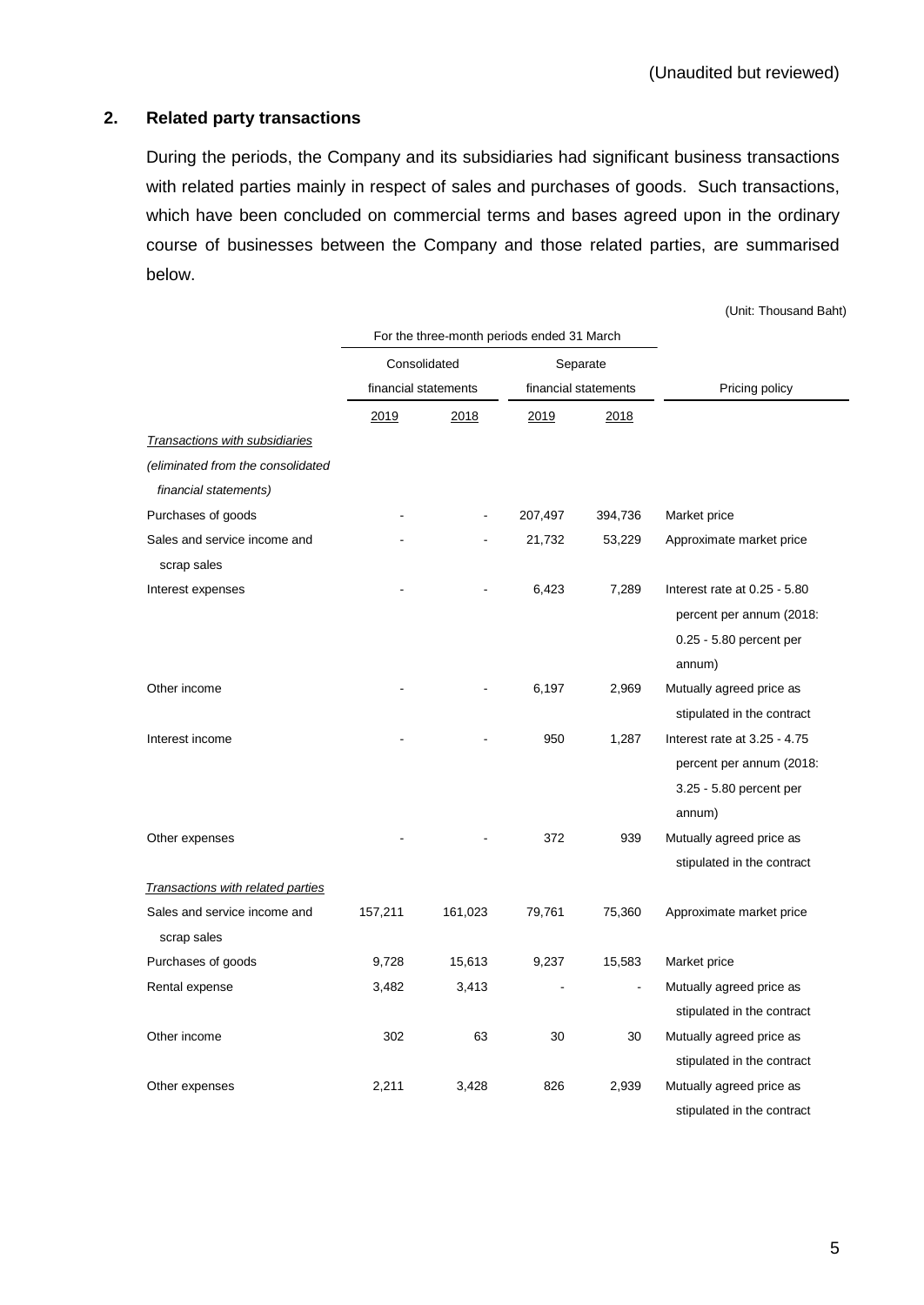The outstanding balances of the accounts as at 31 March 2019 and 31 December 2018 between the Company and those related parties are as follows:

|                                                  |                        |             | (Unit: Thousand Baht) |                    |  |
|--------------------------------------------------|------------------------|-------------|-----------------------|--------------------|--|
|                                                  | Consolidated financial |             |                       | Separate financial |  |
|                                                  |                        | statements  |                       | statements         |  |
|                                                  | 31 March               | 31 December | 31 March              | 31 December        |  |
|                                                  | 2019                   | 2018        | 2019                  | 2018               |  |
| Trade and other receivables - related parties    |                        |             |                       |                    |  |
| (Note 3)                                         |                        |             |                       |                    |  |
| Subsidiary companies                             |                        |             | 129,243               | 112,574            |  |
| Related companies (related by common             |                        |             |                       |                    |  |
| director/shareholder)                            | 145,009                | 122,079     | 54,171                | 50,858             |  |
| Total trade and other receivables - related      |                        |             |                       |                    |  |
| parties                                          | 145,009                | 122,079     | 183,414               | 163,432            |  |
| Trade and other payables - related parties       |                        |             |                       |                    |  |
| (Note 10)                                        |                        |             |                       |                    |  |
| Subsidiary companies                             |                        |             | 280,851               | 266,891            |  |
| Related companies (related by common director/   |                        |             |                       |                    |  |
| shareholder)                                     | 9,860                  | 10,148      | 5,898                 | 6,250              |  |
| Total trade and other payables - related parties | 9,860                  | 10,148      | 286,749               | 273,141            |  |

# **Short-term loans to and short-term loans from related parties**

During the three-month period ended 31 March 2019, short-term loans between the Company and its subsidiaries had the following movements:

|                                         |               |                               |                               | (Unit: Thousand Baht) |
|-----------------------------------------|---------------|-------------------------------|-------------------------------|-----------------------|
|                                         |               |                               | Separate financial statements |                       |
|                                         | Balance as at |                               |                               | Balance as at         |
|                                         | 1 January     | Increase                      | Decrease                      | 31 March              |
|                                         | 2019          | during the period             | during the period             | 2019                  |
| <b>Short-term loans to subsidiaries</b> |               |                               |                               |                       |
| Kulthorn Materials and Controls         |               |                               |                               |                       |
| Co., Ltd.                               | 70,000        |                               | (5,000)                       | 65,000                |
| Kulthorn Steel Co., Ltd.                |               | 16,000                        | (16,000)                      |                       |
| Total                                   | 70,000        | 16,000                        | (21,000)                      | 65,000                |
|                                         |               |                               |                               | (Unit: Thousand Baht) |
|                                         |               | Separate financial statements |                               |                       |
|                                         | Balance as at |                               |                               | Balance as at         |
|                                         | 1 January     | Increase                      | Decrease                      | 31 March              |
|                                         | 2019          | during the period             | during the period             | 2019                  |
| Short-term loans from subsidiary        |               |                               |                               |                       |
| Kulthorn Premier Co., Ltd.              | 563,000       |                               | (15,000)                      | 548,000               |
| Total                                   | 563,000       |                               | (15,000)                      | 548,000               |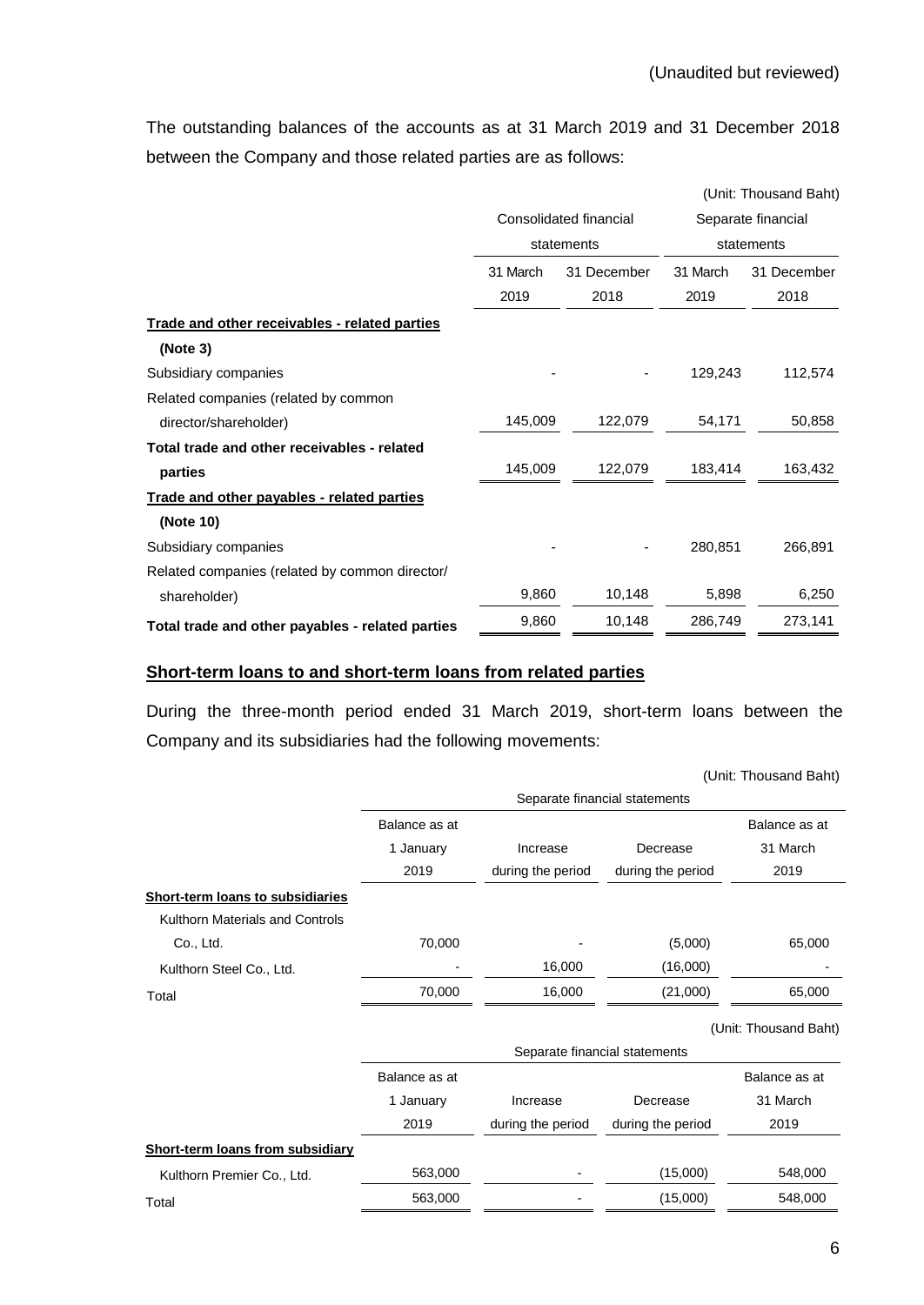On 1 August 2013, the Company entered into Liquidity Management Agreement (Cash Sweep) with its subsidiaries to balance out cash shortfalls and surpluses of each company. The Company assigns a commercial bank to transfer the balance of the Company and its subsidiaries to the specified accounts in accordance with the terms and condition set forth in the agreement, for liquidity management purposes under terms and conditions of the Agreement.

Each transfer of balances from one account to another account will be treated as lending between the Company and its subsidiaries and interest will be calculated at agreed rate as stipulated in the Agreement.

As at 31 March 2019 and 31 December 2018, the Company and its subsidiaries had outstanding short-term loans from the above agreement as follows:

|                                             | (Unit: Thousand Baht) |             |  |
|---------------------------------------------|-----------------------|-------------|--|
|                                             | 31 March              | 31 December |  |
|                                             | 2019                  | 2018        |  |
| Short-term loans to related party           |                       |             |  |
| Kulthorn Steel Co., Ltd.                    | 7,039                 |             |  |
| Total short-term loans to related party     | 7,039                 |             |  |
| Short-term loans from related parties       |                       |             |  |
| Kulthorn Premier Co., Ltd.                  | 9,185                 | 4,676       |  |
| Kulthorn Kirby Foundry Co., Ltd.            | 21,663                | 14,704      |  |
| Kulthorn Steel Co., Ltd.                    |                       | 14,149      |  |
| Kulthorn Materials and Controls Co., Ltd.   | 1,765                 | 15,219      |  |
| Kulthorn Metal Products Co., Ltd.           | 975                   | 1,214       |  |
| Kulthorn Research and Development Co., Ltd. | 1,619                 | 1,531       |  |
| Total short-term loans from related parties | 35,207                | 51,493      |  |

### **Directors and management's remuneration**

During the three-month periods ended 31 March 2019 and 2018, the Company and its subsidiaries had employee benefit expenses payable to their directors and management as below.

|                              |              | (Unit: Thousand Baht)                      |          |                      |  |  |  |
|------------------------------|--------------|--------------------------------------------|----------|----------------------|--|--|--|
|                              |              | For the three-month periods ended 31 March |          |                      |  |  |  |
|                              | Consolidated |                                            | Separate |                      |  |  |  |
|                              |              | financial statements                       |          | financial statements |  |  |  |
|                              | 2019         | 2018                                       | 2019     | 2018                 |  |  |  |
| Short-term employee benefits | 10,294       | 10,533                                     | 4,903    | 5,472                |  |  |  |
| Post-employment benefits     | 492          | 490                                        | 315      | 316                  |  |  |  |
| Total                        | 10,786       | 11,023                                     | 5,218    | 5,788                |  |  |  |
|                              |              |                                            |          |                      |  |  |  |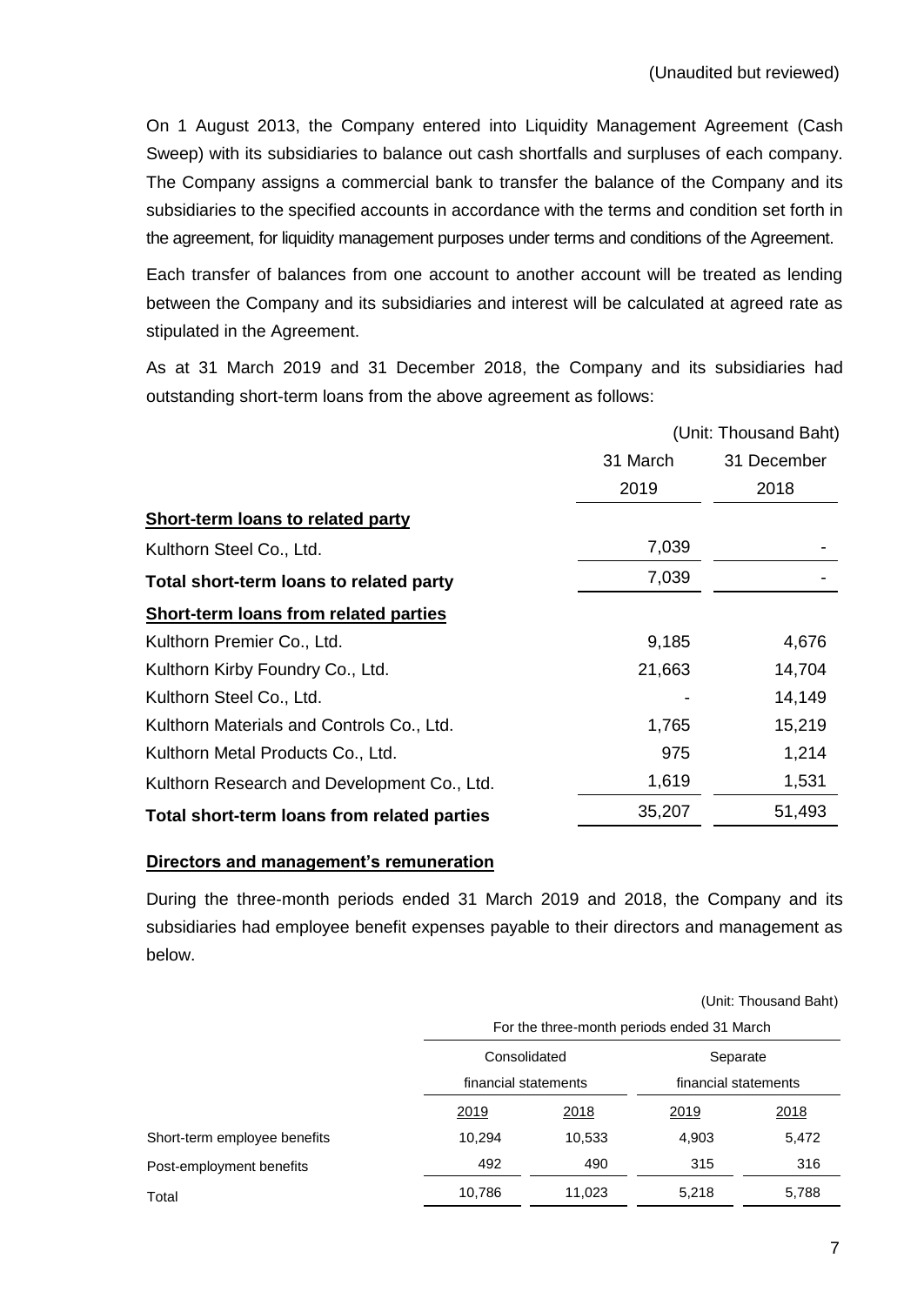# **Guarantee obligations with related parties**

The Company and its subsidiaries have outstanding guarantee obligations with its related parties, as described in Note 16.4.

#### **3. Trade and other receivables**

The outstanding balance of trade accounts receivable as at 31 March 2019 and 31 December 2018 categorised by their aging from due dates are as follows:

|                                           |           |                                   |           | (Unit: Thousand Baht)         |
|-------------------------------------------|-----------|-----------------------------------|-----------|-------------------------------|
|                                           |           | Consolidated financial statements |           | Separate financial statements |
|                                           | 31 March  | 31 December                       | 31 March  | 31 December                   |
|                                           | 2019      | 2018                              | 2019      | 2018                          |
| Trade receivables - related parties       |           |                                   |           |                               |
| Not yet due                               | 117,500   | 90,842                            | 63,271    | 49,683                        |
| Overdue                                   |           |                                   |           |                               |
| Less than 3 months                        | 18,748    | 22,829                            | 14,861    | 23,064                        |
| $3 - 6$ months                            |           |                                   | 8,248     | 2,297                         |
| $6 - 12$ months                           |           |                                   | 2,297     |                               |
| Over 12 months                            | 4,677     | 4,797                             |           |                               |
| Total trade receivables - related parties | 140,925   | 118,468                           | 88,677    | 75,044                        |
| Trade receivables - unrelated parties     |           |                                   |           |                               |
| Not yet due                               | 1,000,879 | 713,029                           | 463,876   | 302,455                       |
| Overdue                                   |           |                                   |           |                               |
| Less than 3 months                        | 180,848   | 290,361                           | 68,005    | 159,817                       |
| 3 - 6 months                              | 2,766     | 8,972                             |           |                               |
| $6 - 12$ months                           | 8,293     | 3,448                             |           |                               |
| Over 12 months                            | 19,213    | 19,419                            | 10,339    | 10,548                        |
| Total                                     | 1,211,999 | 1,035,229                         | 542,220   | 472,820                       |
| Less: Allowance for doubtful debts        | (12,766)  | (12,775)                          | (10, 441) | (10, 441)                     |
| Total trade receivables - unrelated       |           |                                   |           |                               |
| parties                                   | 1,199,233 | 1,022,454                         | 531,779   | 462,379                       |
| Total trade receivables - net             | 1,340,158 | 1,140,922                         | 620,456   | 537,423                       |
| Other receivables                         |           |                                   |           |                               |
| Other receivables - related parties       | 4,084     | 3,611                             | 94,737    | 88,388                        |
| Other receivables - unrelated parties     | 33,616    | 30,805                            | 26,961    | 24,244                        |
| Advance payment                           | 19,027    | 55,853                            | 12,696    | 45,672                        |
| Total other receivables                   | 56,727    | 90,269                            | 134,394   | 158,304                       |
| Total trade and other receivables - net   | 1,396,885 | 1,231,191                         | 754,850   | 695,727                       |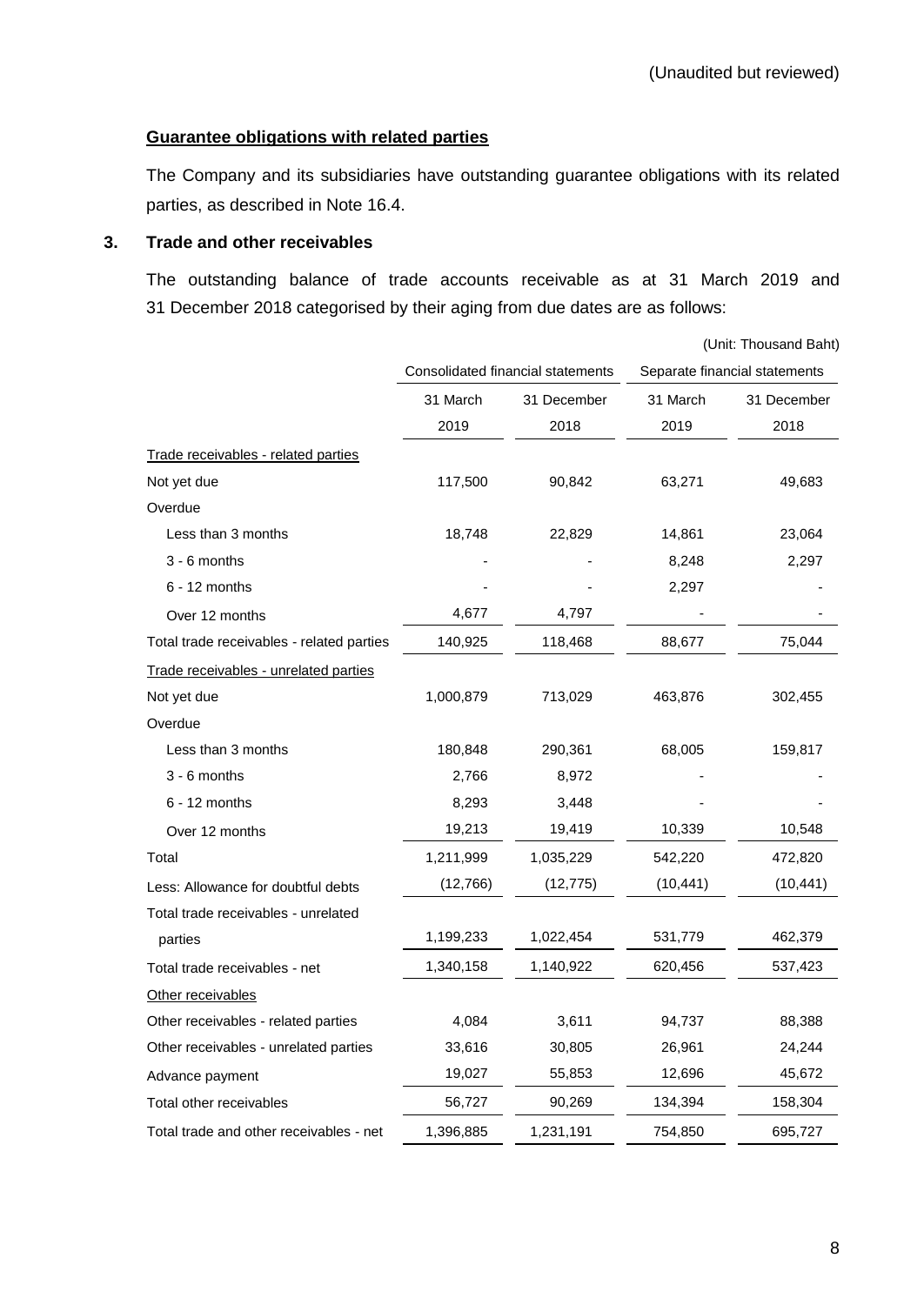### **4. Reduction of inventory to net realisable value**

Movements in the reduction of inventory to net realisable value account during the three-month period ended 31 March 2019 are summarised below.

|                                                                           |              | (Unit: Thousand Baht) |
|---------------------------------------------------------------------------|--------------|-----------------------|
|                                                                           | Consolidated | Separate              |
|                                                                           | financial    | financial             |
|                                                                           | statements   | statements            |
| Balance as at 1 January 2019                                              | 237,305      | 113,346               |
| Reversal reduction of inventory to net realisable value during the period | (23, 873)    | (12, 353)             |
| Balance as at 31 March 2019                                               | 213.432      | 100.993               |

#### **5. Investments in subsidiaries**

As at 31 March 2019 and 31 December 2018, the Company has long-term investments in ordinary share of the following companies:

|                                                                    |                  |                     |                  |                         |                  |                     |                               | (Unit: Thousand Baht)<br>Dividend received during |
|--------------------------------------------------------------------|------------------|---------------------|------------------|-------------------------|------------------|---------------------|-------------------------------|---------------------------------------------------|
| Company's name                                                     |                  | Paid-up capital     |                  | Shareholding percentage |                  | Cost                | the three-month periods endec |                                                   |
|                                                                    | 31 March<br>2019 | 31 December<br>2018 | 31 March<br>2019 | 31 December<br>2018     | 31 March<br>2019 | 31 December<br>2018 | 31 March<br>2019              | 31 March<br>2018                                  |
|                                                                    |                  |                     | (%)              | (% )                    |                  |                     |                               |                                                   |
| Kulthorn Kirby Foundry                                             |                  |                     |                  |                         |                  |                     |                               |                                                   |
| Company Limited                                                    | 575,000          | 575,000             | 100              | 100                     | 739,999          | 739,999             |                               |                                                   |
| Kulthorn Premier                                                   |                  |                     |                  |                         |                  |                     |                               |                                                   |
| Company Limited                                                    | 1,260,000        | 1,260,000           | 100              | 100                     | 1,936,751        | 1,936,751           |                               |                                                   |
| Kulthorn Steel Company                                             |                  |                     |                  |                         |                  |                     |                               |                                                   |
| Limited                                                            | 400,000          | 400,000             | 100              | 100                     | 399,999          | 399,999             |                               |                                                   |
| kulthorn Materials and                                             |                  |                     |                  |                         |                  |                     |                               |                                                   |
| <b>Controls Company Limited</b>                                    | 650,000          | 650,000             | 100              | 100                     | 540,630          | 540,630             |                               |                                                   |
| Kulthorn Research and                                              |                  |                     |                  |                         |                  |                     |                               |                                                   |
| Development Company                                                |                  |                     |                  |                         |                  |                     |                               |                                                   |
| Limited                                                            | 12,500           | 12,500              | 100              | 100                     | 12,500           | 12,500              |                               |                                                   |
| Total                                                              |                  |                     |                  |                         | 3,629,879        | 3,629,879           |                               |                                                   |
| Less: Allowance for impairment loss on investments in subsidiaries |                  |                     |                  |                         | (1,043,007)      | (1,043,007)         |                               |                                                   |
| Total investments in subsidiaries - net                            |                  |                     |                  |                         | 2,586,872        | 2,586,872           |                               |                                                   |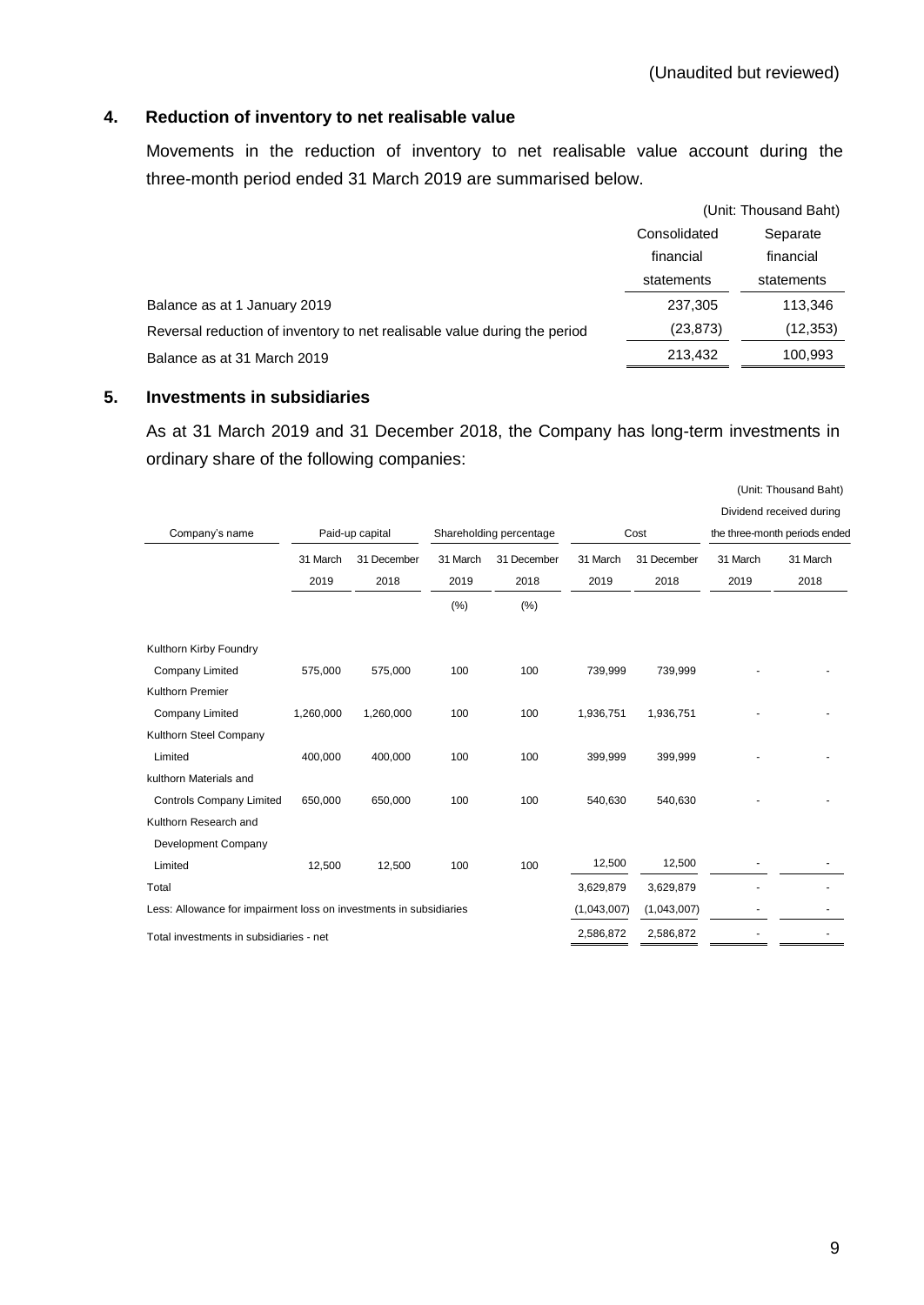# **6. Property, plant and equipment**

Movements of the property, plant and equipment account during the three-month period ended 31 March 2019 are summarised below.

|                                                               |                      | (Unit: Thousand Baht) |
|---------------------------------------------------------------|----------------------|-----------------------|
|                                                               | Consolidated         | Separate              |
|                                                               | financial statements | financial statements  |
| Net book value as at 1 January 2019                           | 2,784,556            | 1,307,579             |
| Acquisitions during the period - at cost                      | 262,870              | 227,900               |
| Capitalised interest                                          | 2,474                | 2,474                 |
| Disposals during the period - net book value at disposal date | (1)                  |                       |
| Depreciation for the period                                   | (89, 638)            | (39, 161)             |
| <b>Translation adjustment</b>                                 | (85)                 |                       |
| Net book value as at 31 March 2019                            | 2.960.176            | 1,498,792             |

The Company and its subsidiaries pledged their land and buildings thereon with financial institutions as collateral to secure loans as discussed in Note 11.

In addition, the Company and its subsidiaries have entered into negative pledge memorandums, which are part of the short-term credit facility agreements with 3 financial institutions. Under these memorandums, the Company and its subsidiaries are not allowed to dispose, transfer, mortgage or provide any lien on their land and buildings thereon and machinery, except to use as collateral for the syndicated loans to pay off the debts to those financial institutions as described in Note 9.

#### **7. Goodwill on business combination**

|                                   | (Unit: Thousand Baht) |                                   |  |  |  |
|-----------------------------------|-----------------------|-----------------------------------|--|--|--|
|                                   |                       | Consolidated financial statements |  |  |  |
|                                   | 31 March 2019         | 31 December 2018                  |  |  |  |
| Goodwill on business combination  | 37,620                | 37,620                            |  |  |  |
| Less: Accumulated impairment loss | (37, 620)             | (37, 620)                         |  |  |  |
| Net book value                    | -                     |                                   |  |  |  |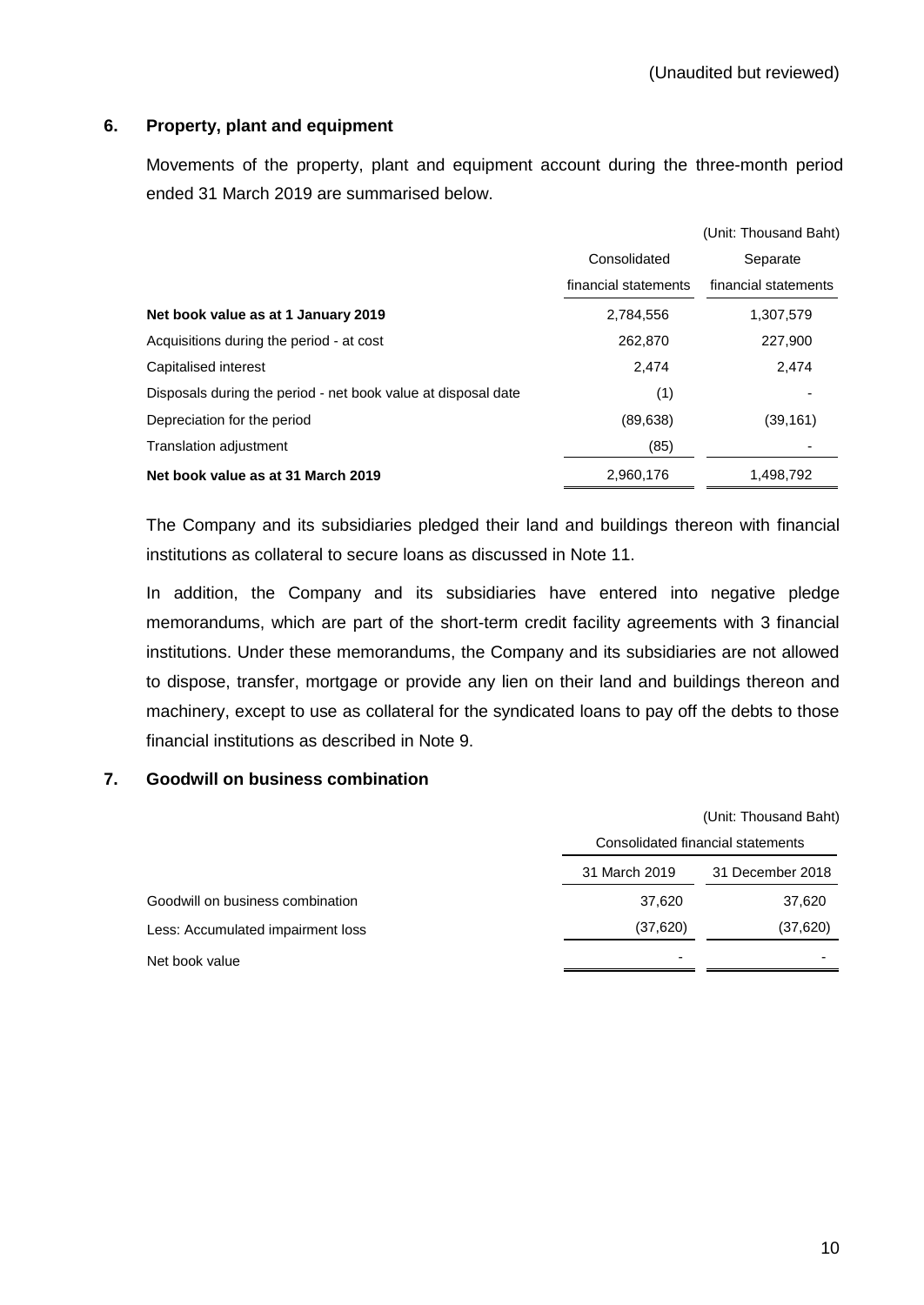#### **8. Other intangible assets**

Movements of the other intangible assets account during the three-month period ended 31 March 2019 are summarised below.

|                                          |                      | (Unit: Thousand Baht) |
|------------------------------------------|----------------------|-----------------------|
|                                          | Consolidated         | Separate              |
|                                          | financial statements | financial statements  |
| Net book value as at 1 January 2019      | 86,988               | 45,204                |
| Acquisitions during the period - at cost | 5,466                | 2,496                 |
| Amortisation for the period              | (2,953)              | (1,318)               |
| Translation adjustment                   | (2)                  |                       |
| Net book value as at 31 March 2019       | 89,499               | 46,382                |

#### **9. Bank overdrafts and short-term loans from financial institutions**

|                        |                     |           |                      |           | (Unit: Thousand Baht) |  |
|------------------------|---------------------|-----------|----------------------|-----------|-----------------------|--|
|                        | Interest rate       |           | Consolidated         | Separate  |                       |  |
|                        | (percent per annum) |           | financial statements |           | financial statements  |  |
|                        |                     | 31 March  | 31 December          | 31 March  | 31 December           |  |
|                        |                     | 2019      | 2018                 | 2019      | 2018                  |  |
| <b>Bank overdrafts</b> | 7.12                | 131       | 131                  |           |                       |  |
| Short-term loans       | $4.20 - 4.96$       | 870,099   | 874.600              | 609,500   | 624,600               |  |
| <b>Trust receipts</b>  | $4.00 - 9.60$       | 1,729,754 | 1,531,518            | 984,744   | 687,053               |  |
| Packing credit         | $4.25 - 5.66$       | 907,934   | 639,874              | 472,440   | 317,800               |  |
| Total                  |                     | 3,507,918 | 3,046,123            | 2,066,684 | 1,629,453             |  |

The Company and its subsidiaries have entered into negative pledge memorandums, which are part of the short-term credit facility agreements with 3 financial institutions. Under the agreements, the Company and its subsidiaries are required to comply with certain conditions including maintaining interest bearing debt to EBITDA plus extraordinary item and non-cash items ratio not exceeding 5:1 for the consolidated financial statements and debt to equity ratio for the consolidated financial statements not exceeding 2.75:1. The Company and its subsidiaries are not allowed to dispose, transfer, mortgage or provide any lien on their assets, both existing and to be acquired in the future, except to use as collateral for the syndicated loan to pay off the debt to those financial institutions.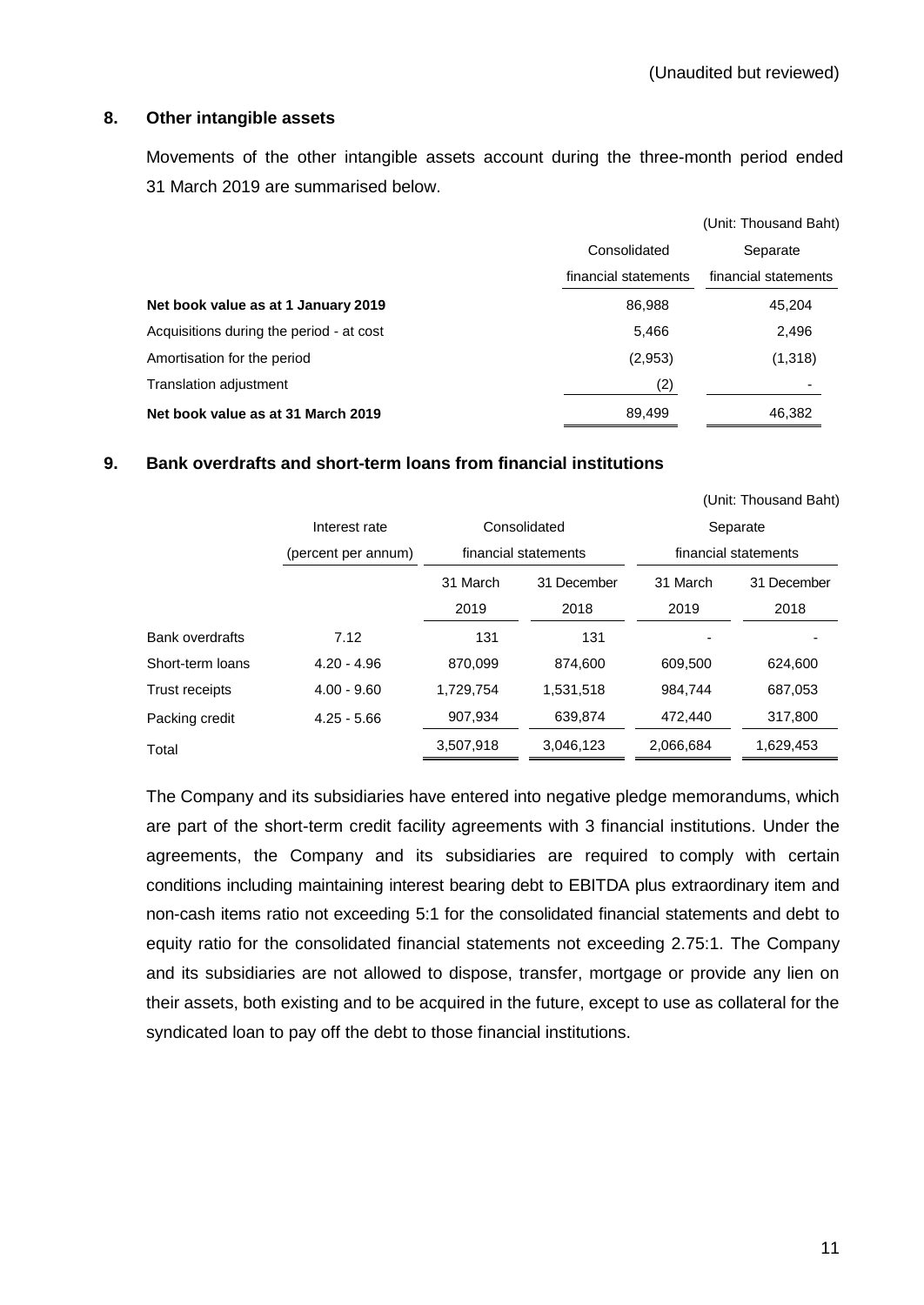# **10. Trade and other payables**

|                                                |          |                      |          | (Unit: Thousand Baht) |  |  |
|------------------------------------------------|----------|----------------------|----------|-----------------------|--|--|
|                                                |          | Consolidated         | Separate |                       |  |  |
|                                                |          | financial statements |          | financial statements  |  |  |
|                                                | 31 March | 31 December          | 31 March | 31 December           |  |  |
|                                                | 2019     | 2018                 | 2019     | 2018                  |  |  |
| Trade payables - related parties               | 6,315    | 6,264                | 271,264  | 255,009               |  |  |
| Trade payables - unrelated parties             | 538,819  | 513,384              | 264,150  | 290,011               |  |  |
| Other payables - related parties               | 3,545    | 3,884                | 13,304   | 15,881                |  |  |
| Other payables - unrelated parties             | 193,736  | 158,039              | 131,228  | 78,597                |  |  |
| Accrued interest expenses to related parties   |          |                      | 2,181    | 2,251                 |  |  |
| Accrued interest expenses to unrelated parties | 2,826    | 2,766                | 1,758    | 1,669                 |  |  |
| Accrued expenses - unrelated parties           | 97,551   | 67,962               | 38,336   | 28,370                |  |  |
| Total trade and other payables                 | 842,792  | 752,299              | 722,221  | 671,788               |  |  |

# **11. Long-term loans**

|                                         | (Unit: Thousand Baht)                                    |             |  |
|-----------------------------------------|----------------------------------------------------------|-------------|--|
|                                         | <b>Consolidated and Separate</b><br>financial statements |             |  |
|                                         |                                                          |             |  |
|                                         | 31 March                                                 | 31 December |  |
|                                         | 2019                                                     | 2018        |  |
| Long-term loans                         | 1,375,300                                                | 1,475,300   |  |
| Less: current portion                   | (400,000)                                                | (400,000)   |  |
| Long-term loans, net of current portion | 975,300                                                  | 1,075,300   |  |

Movement of long-term loans during the three-month period ended 31 March 2019 are summarised below.

|                                   | (Unit: Thousand Baht) |
|-----------------------------------|-----------------------|
|                                   | Consolidated and      |
|                                   | Separate              |
|                                   | financial statements  |
| Balance as at 1 January 2019      | 1,475,300             |
| Less: Repayment during the period | (100,000)             |
| Balance as at 31 March 2019       | 1,375,300             |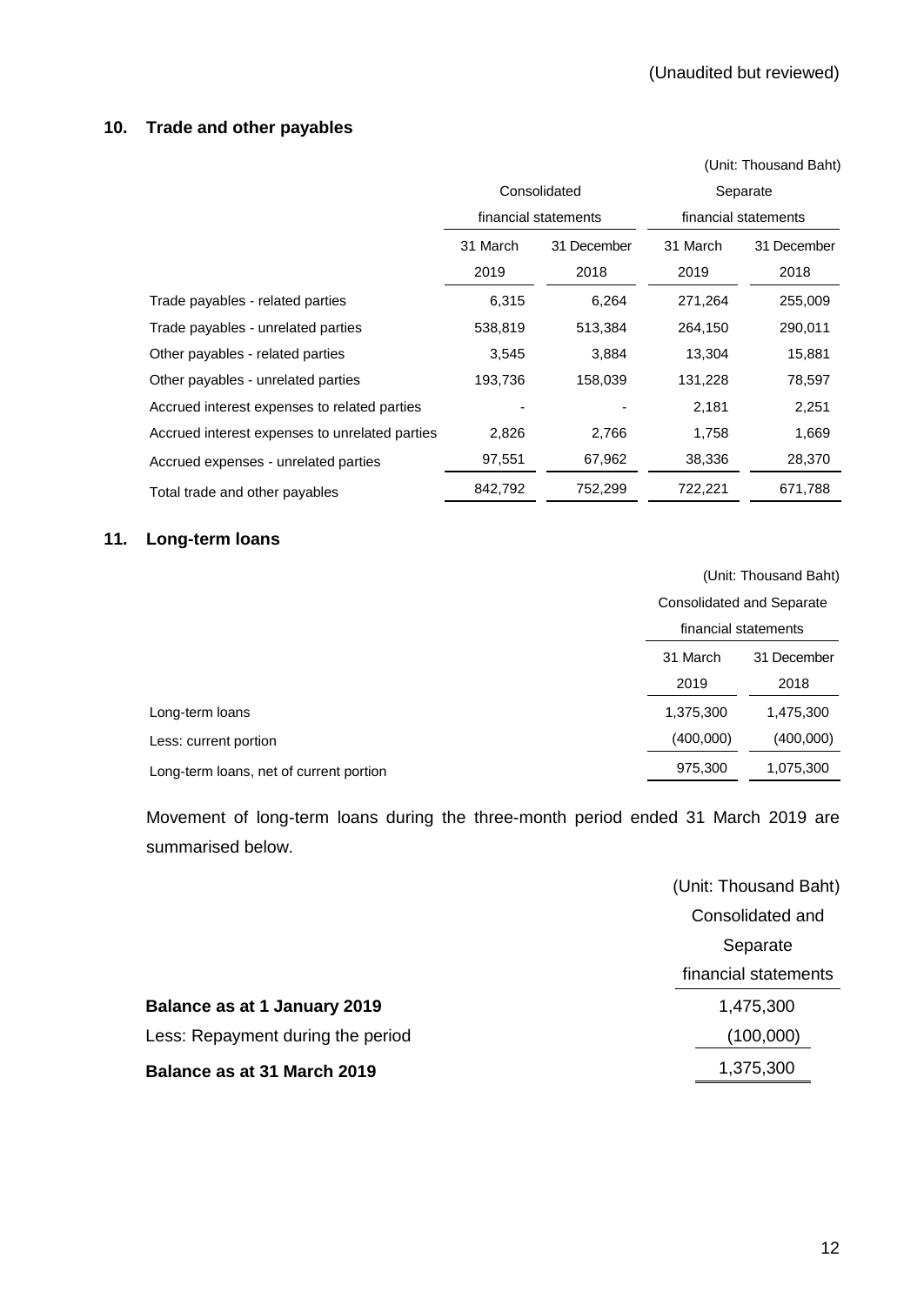In December 2016, the Company and its subsidiaries entered into a Credit Facility Agreement with three financial institutions to obtain long-term syndicated loans facility amounting to Baht 2,000 million.

In December 2016, the Company drew down a Baht 1,000 million loans from financial institutions, and the loan shall be repaid within the year 2021. The repayment of the principal is to be made in 20 quarterly installments, of Baht 50 million each, with the first installment to be paid in March 2017.

Under the loan agreement, the Company and its subsidiaries have to comply with certain conditions including maintaining interest bearing debt to EBITDA plus extraordinary item and non-cash items ratio for the consolidated financial statements not exceeding 5:1 and debt to equity ratio for the consolidated financial statements not exceeding 2.75:1.

During the year 2018, the Company drew down additional totaling Baht 925.3 million loans from financial institutions, and the loan shall be repaid within the year 2023. The repayment of the principal is to be made in 19 quarterly installments, of Baht 50 million for the first 18 installments and Baht 25.3 million for the last installment, with the first installment to be paid in December 2018.

In December 2018, the Company and its subsidiaries received a waiver letter from three financial institutions, approving a waiver for certain financial conditions including a waiver maintenance of the interest bearing debt to EBITDA plus extraordinary items and non-cash items ratio and debt to equity ratio for the year ended 31 December 2018.

As at 31 December 2018, the Company and its subsidiaries were able to comply with all conditions as specified in the waiver letter and the loan agreement.

The loan is subject to interest at the rate with reference to THBFIX+3%, and interest is to be paid on a monthly basis.

The above long-term loans from financial institutions are secured by mortgage of the Company's and its subsidiaries' properties and plant thereon.

The Company has entered into an interest rate swap contract for a portion of the above loans as discussed in Note 17.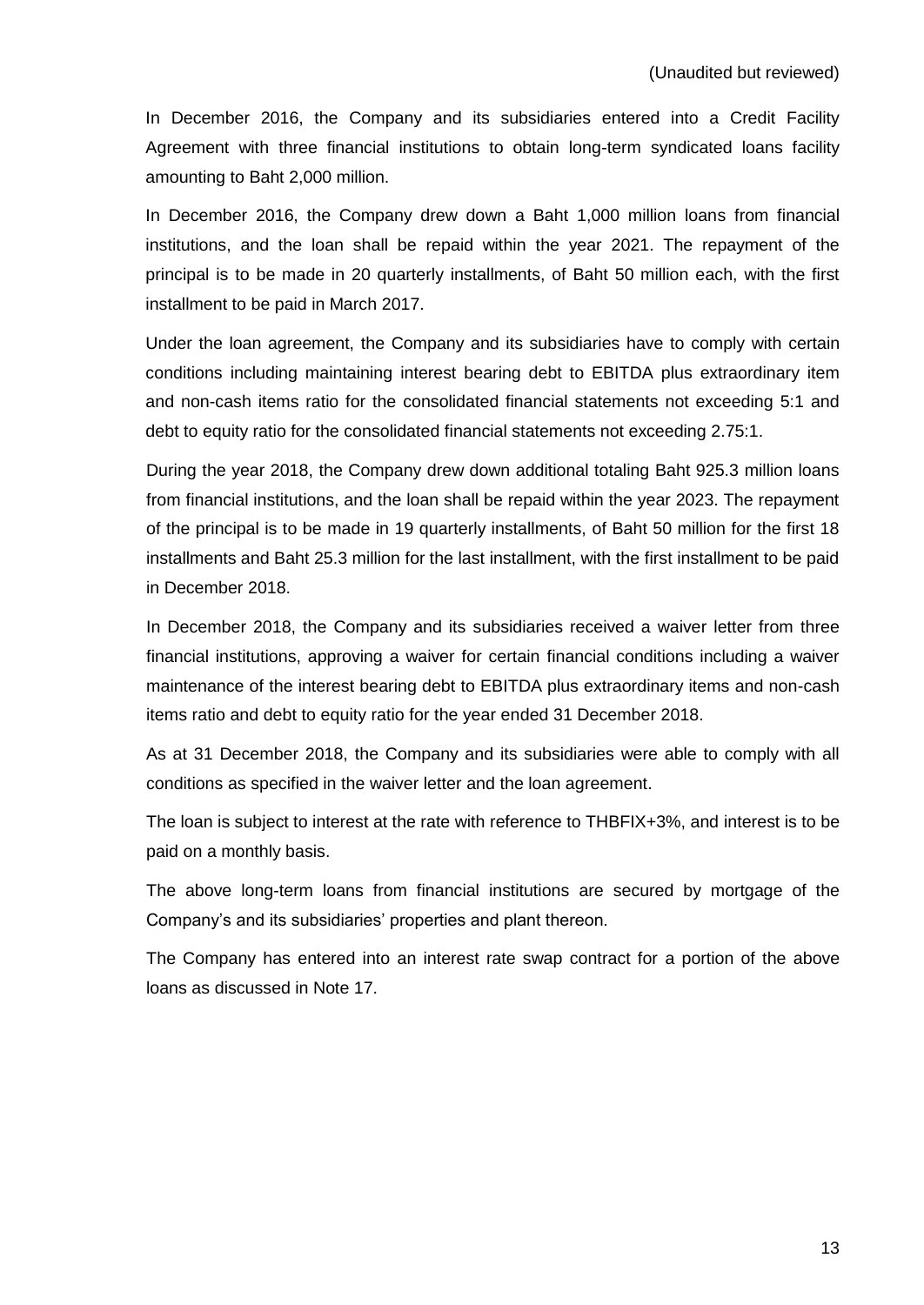### **12. Liabilities under financial lease agreements**

|                                                      |                         |                      |                      | (Unit: Thousand Baht) |  |
|------------------------------------------------------|-------------------------|----------------------|----------------------|-----------------------|--|
|                                                      | Consolidated            |                      | Separate             |                       |  |
|                                                      |                         | financial statements | financial statements |                       |  |
|                                                      | 31 March<br>31 December |                      | 31 March             | 31 December           |  |
|                                                      | 2019                    | 2018                 | 2019                 | 2018                  |  |
| Liabilities under financial lease agreements         | 56,416                  | 69,569               | 2,379                | 2,642                 |  |
| Less: Deferred interest expenses                     | (1,828)                 | (2,374)              | (171)                | (190)                 |  |
| Total                                                | 54,588                  | 67,195               | 2,208                | 2,452                 |  |
| Less: Portion due within one year                    | (44,015)                | (56,028)             | (853)                | (901)                 |  |
| Liabilities under financial lease agreements, net of |                         |                      |                      |                       |  |
| current portion                                      | 10,573                  | 11,167               | 1,355                | 1,551                 |  |

The Company and its subsidiaries have entered into the finance lease agreements for rental of machinery and motor vehicles for use in their operation, whereby they are committed to pay rental on a monthly basis. The terms of the agreements are generally between 3 and 5 years.

#### **13. Income tax**

Interim corporate income tax was calculated on profit before income tax for the period, using the estimated effective tax rate for the year.

Income tax expenses (revenues) for the three-month periods ended 31 March 2019 and 2018 are made up as follows:

|                                          |                      |           |                                  | (Unit: Thousand Baht) |  |
|------------------------------------------|----------------------|-----------|----------------------------------|-----------------------|--|
|                                          | Consolidated         |           | Separate<br>financial statements |                       |  |
|                                          | financial statements |           |                                  |                       |  |
|                                          | 2019                 | 2018      | 2019                             | 2018                  |  |
| <b>Current income tax:</b>               |                      |           |                                  |                       |  |
| Interim corporate income tax charge      | 135                  | 4,699     |                                  |                       |  |
| Deferred tax:                            |                      |           |                                  |                       |  |
| Relating to origination and reversal of  |                      |           |                                  |                       |  |
| temporary differences                    | 11,992               | (12, 483) | 4,880                            | (18,202)              |  |
| Income tax expense (revenue) reported in |                      |           |                                  |                       |  |
| the statements of comprehensive          |                      |           |                                  |                       |  |
| income                                   | 12,127               | (7, 784)  | 4,880                            | (18,202)              |  |

# **14. Loss per share**

Basic loss per share is calculated by dividing loss for the period attributable to equity holders of the Company (excluding other comprehensive income) by the weighted average number of ordinary shares in issue during the period.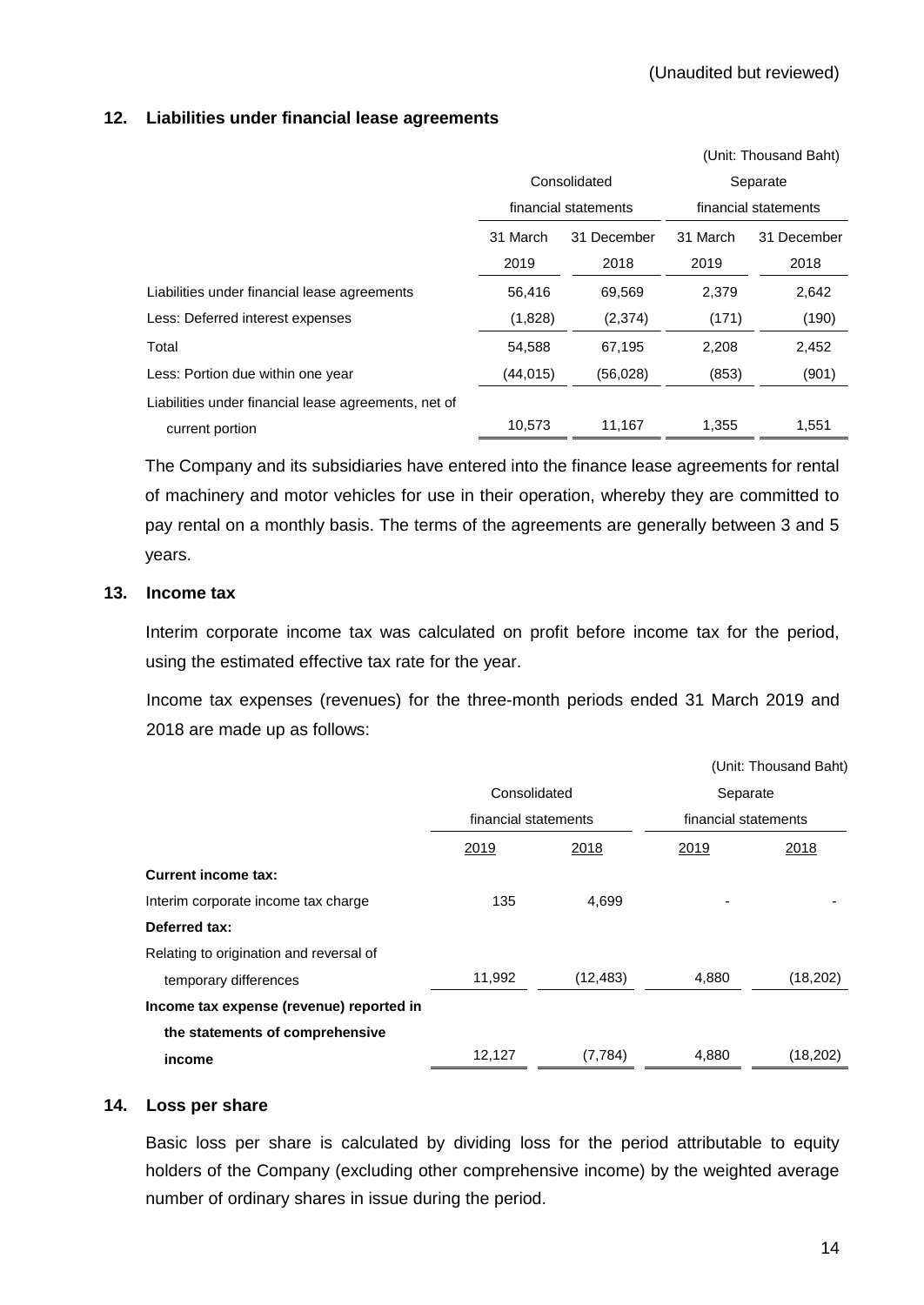#### **15. Segment information**

The Company and its subsidiaries are organised into business units based on its products and services. During the current period, the Company and its subsidiaries have not changed the organisation of their reportable segments.

The following tables present revenue and profit information regarding the Company and its subsidiaries' operating segments for the threemonth periods ended 31 March 2019 and 2018, respectively.

(Unit: Million Baht)

|                                   | For the three-month periods ended 31 March |       |                              |      |                   |      |        |      |                       |      |              |       |                |                |       |                          |
|-----------------------------------|--------------------------------------------|-------|------------------------------|------|-------------------|------|--------|------|-----------------------|------|--------------|-------|----------------|----------------|-------|--------------------------|
|                                   | Adjustments and<br>Compressors             |       |                              |      |                   |      |        |      |                       |      |              |       |                |                |       |                          |
|                                   | and parts                                  |       | Enameled wire<br>Steel sheet |      | Steel coil center |      | Others |      | <b>Total Segments</b> |      | eliminations |       | Consolidated   |                |       |                          |
|                                   | 2019                                       | 2018  | 2019                         | 2018 | 2019              | 2018 | 2019   | 2018 | 2019                  | 2018 | 2019         | 2018  | 2019           | 2018           | 2019  | 2018                     |
| Revenue                           |                                            |       |                              |      |                   |      |        |      |                       |      |              |       |                |                |       |                          |
| <b>External customers</b>         | 945                                        | 1,411 | 321                          | 439  | 259               | 301  | 209    | 218  | $\blacksquare$        | 17   | 1,734        | 2,386 |                | $\blacksquare$ | 1,734 | 2,386                    |
| Inter-segment                     | 40                                         | 50    | 75                           | 155  | 92                | 139  | 48     | 110  | $\blacksquare$        | 30   | 255          | 484   | (255)          | (484)          |       | $\overline{\phantom{a}}$ |
| <b>Total revenue</b>              | 985                                        | 1,461 | 396                          | 594  | 351               | 440  | 257    | 328  | $\blacksquare$        | 47   | 1,989        | 2,870 | (255)          | (484)          | 1,734 | 2,386                    |
| <b>Results</b>                    |                                            |       |                              |      |                   |      |        |      |                       |      |              |       |                |                |       |                          |
| Segment gross profit (loss)       | (34)                                       | (35)  | (2)                          | 40   | (1)               | 28   | 18     | 40   | $\sim$                | 1    | (19)         | 74    | $\blacksquare$ | (4)            | (19)  | 70                       |
| Other income                      |                                            |       |                              |      |                   |      |        |      |                       |      |              |       |                |                | 17    | 16                       |
| Selling and distribution expenses |                                            |       |                              |      |                   |      |        |      |                       |      |              |       |                |                | (23)  | (29)                     |
| Administrative expenses           |                                            |       |                              |      |                   |      |        |      |                       |      |              |       |                |                | (153) | (116)                    |
| Finance cost                      |                                            |       |                              |      |                   |      |        |      |                       |      |              |       |                |                | (53)  | (44)                     |
| Loss before income tax            |                                            |       |                              |      |                   |      |        |      |                       |      |              |       |                |                | (231) | (103)                    |
| Income tax                        |                                            |       |                              |      |                   |      |        |      |                       |      |              |       |                |                | (12)  | 8                        |
| Loss for the period               |                                            |       |                              |      |                   |      |        |      |                       |      |              |       |                |                | (243) | (95)                     |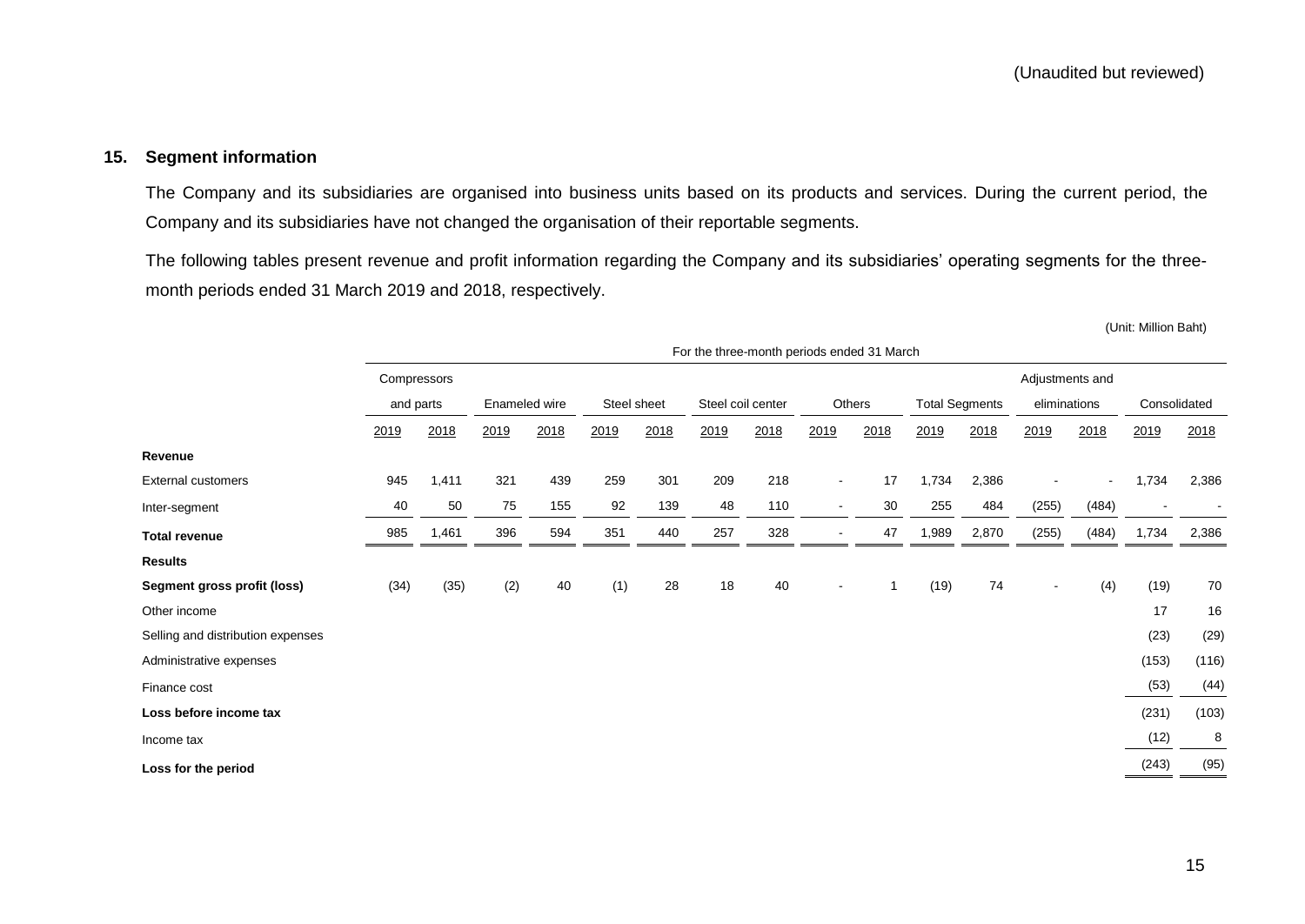### **16. Commitment and contingent liabilities**

#### **16.1 Capital commitments**

As at 31 March 2019, the Company and its subsidiaries have capital commitments of approximately Baht 57.7 million (31 December 2018: Baht 101.2 million) (the Company only: Baht 33.5 million, 31 December 2018: Baht 69.2 million), relating to acquisition of machinery and equipment.

# **16.2 Operating lease commitments**

The Company and its subsidiaries have entered into several lease agreements in respect of the lease of land, motor vehicles, and office equipment. The terms of the agreements are generally between 1 and 3 years. Future minimum lease payments required under these operating leases agreements were as follows:

|                                  |          |                                   |                               | (Unit: Million Baht) |  |
|----------------------------------|----------|-----------------------------------|-------------------------------|----------------------|--|
|                                  |          | Consolidated financial statements | Separate financial statements |                      |  |
|                                  | 31 March | 31 December                       | 31 March                      | 31 December          |  |
|                                  | 2019     | 2018                              | 2019                          | 2018                 |  |
| Payable:                         |          |                                   |                               |                      |  |
| In up to 1 year                  | 20.7     | 19.4                              |                               |                      |  |
| In over 1 year and up to 3 years | 27.7     | 26.5                              |                               |                      |  |

#### **16.3 Long-term service commitments**

a) The Company and its subsidiaries have commitments relating to service agreements payable in the future as follows:

|                 |          |                                   |          | (Unit: Million Baht)          |
|-----------------|----------|-----------------------------------|----------|-------------------------------|
|                 |          | Consolidated financial statements |          | Separate financial statements |
|                 | 31 March | 31 December                       | 31 March | 31 December                   |
|                 | 2019     | 2018                              | 2019     | 2018                          |
| Payable:        |          |                                   |          |                               |
| In up to 1 year | 9.0      | 10.8                              | 1.7      | 3.0                           |

b) The Company and its subsidiaries have commitments related to sales commissions payable to sale agents at the rate stipulated in the agreements or rate agreed between parties.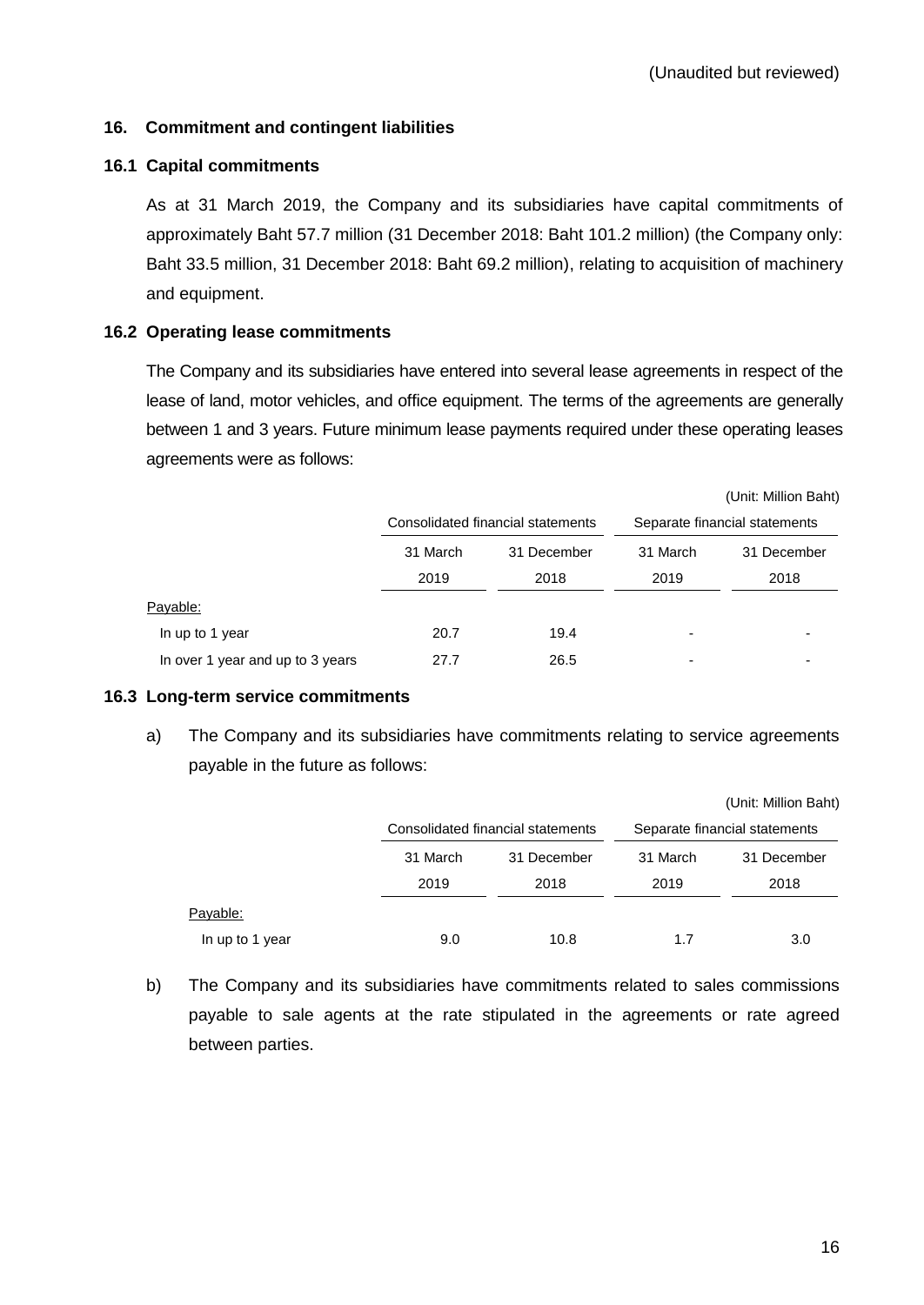# **16.4 Guarantees**

- a) As at 31 March 2019, the Company and Kulthorn Materials and Controls Company Limited have contingent liability relating to the guarantee of credit facility of Suzhou Kulthorn Magnet Wire Co., Ltd. to an oversea branch of a commercial bank amounting to RMB 60 million or equivalent to Baht 287 million (31 December 2018: RMB 60 million or equivalent to Baht 287 million).
- b) As at 31 March 2019, there were outstanding bank guarantees of approximately Baht 62.8 million (31 December 2018: Baht 68.6 million), the Company only: Baht 5.3 million (31 December 2018: Baht 8.3 million) issued by the banks on behalf of the Company and its subsidiaries in respect of certain performance bonds as required in the normal course of business of the Company and its subsidiaries. These include letter of guarantee to guarantee electricity usage amounting to Baht 62.5 million (31 December 2018: Baht 68.3 million), the Company only: Baht 5.2 million (31 December 2018: Baht 8.2 million) and to guarantee import duty and others amounting to Baht 0.3 million (31 December 2018: Baht 0.3 million), the Company only: Baht 0.1 million (31 December 2018: Baht 0.1 million).

# **17. Foreign currency risk**

The Company and its subsidiaries' exposure to foreign currency risk arises mainly from purchases and sales of goods in foreign currencies. The Company and its subsidiaries seek to reduce this risk by entering into forward exchange contracts which generally mature within one year, when they consider appropriate.

Below is the summary of the Company and its subsidiaries' foreign currencies-denominated financial assets/liabilities.

|                  |                                   |                                   |           | As at 31 March 2019           |                                      |         |  |
|------------------|-----------------------------------|-----------------------------------|-----------|-------------------------------|--------------------------------------|---------|--|
|                  |                                   | Consolidated financial statements |           | Separate financial statements | Exchange rate                        |         |  |
|                  | Financial                         | Financial                         | Financial | Financial                     |                                      |         |  |
| Foreign currency | assets                            | liabilities                       | assets    | liabilities                   | <b>Buying</b>                        | Selling |  |
|                  | (Million)                         | (Million)                         | (Million) | (Million)                     | (Baht per one foreign currency unit) |         |  |
| US dollar        | 7                                 | 5                                 | 6         | 3                             | 31.6449                              | 31.9785 |  |
| Japanese yen     |                                   | 22                                |           | 22                            | 0.2837                               | 0.2907  |  |
|                  |                                   |                                   |           | As at 31 December 2018        |                                      |         |  |
|                  | Consolidated financial statements |                                   |           | Separate financial statements | Exchange rate                        |         |  |
|                  | Financial                         | Financial                         | Financial | Financial                     |                                      |         |  |
| Foreign currency | assets                            | liabilities                       | assets    | liabilities                   | <b>Buying</b>                        | Selling |  |
|                  | (Million)                         | (Million)                         | (Million) | (Million)                     | (Baht per one foreign currency unit) |         |  |
| US dollar        | 8                                 | 3                                 | 7         | 3                             | 32.2848                              | 32.6148 |  |
| Japanese yen     |                                   | 2                                 |           | 2                             | 0.2892                               | 0.2970  |  |
| Euro             |                                   | 0.2                               |           |                               | 36.7620                              | 37.4884 |  |
| RMB              |                                   |                                   |           | 0.3                           | 4.6636                               | 4.7838  |  |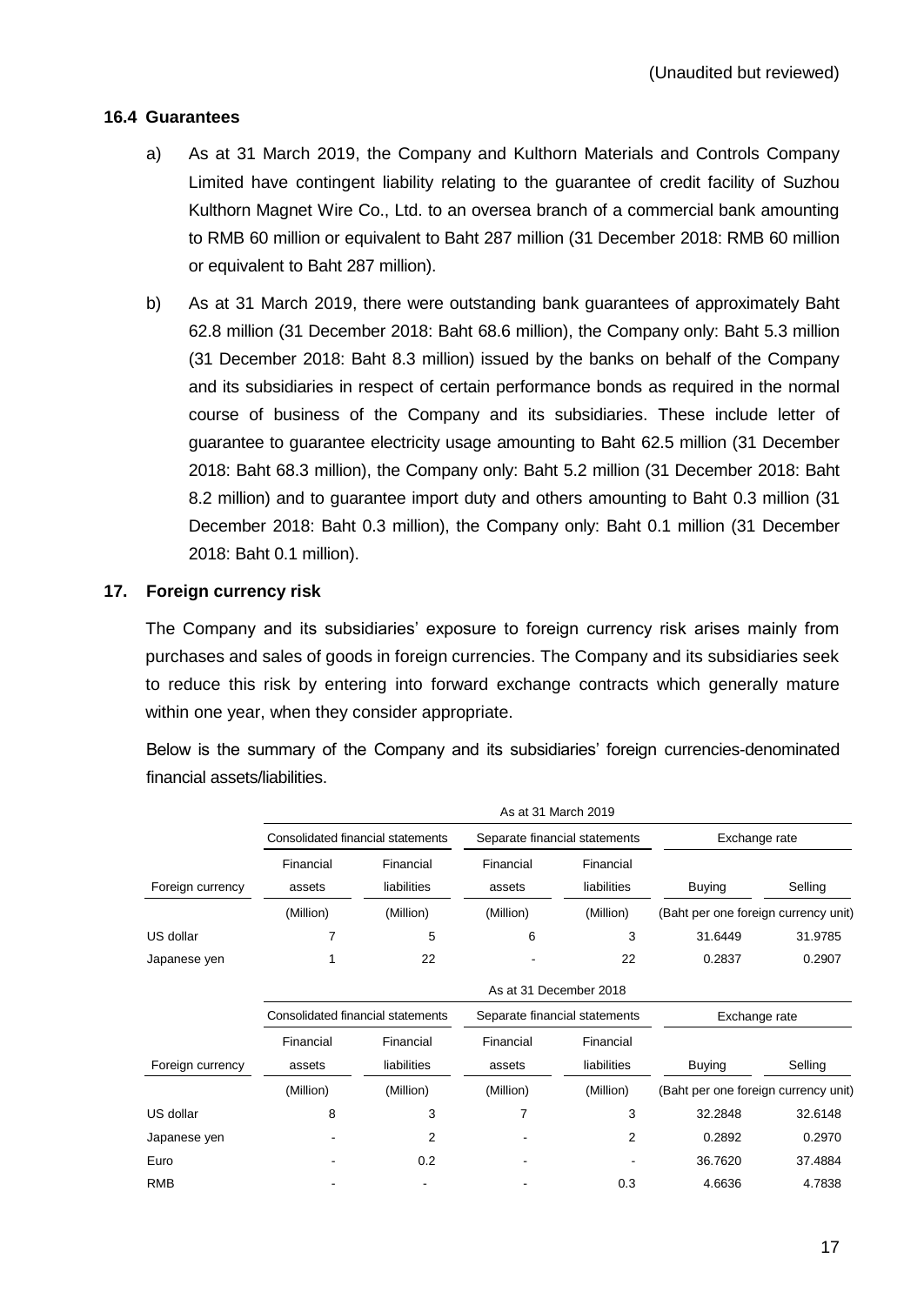#### **Forward exchange contracts**

The Company and its subsidiaries had outstanding forward exchange contract with maturities less than one year as follows:

| As at 31 March 2019                            |                                                    |           |                                                |                                      |                 |  |  |  |
|------------------------------------------------|----------------------------------------------------|-----------|------------------------------------------------|--------------------------------------|-----------------|--|--|--|
| Consolidated and separate financial statements |                                                    |           |                                                |                                      |                 |  |  |  |
|                                                | <b>Bought</b>                                      | Sold      |                                                | Contractual exchange rate            |                 |  |  |  |
| Foreign currency                               | amount                                             | amount    | Contractual maturity date                      | Bought amount                        | Sold amount     |  |  |  |
|                                                | (Million)                                          | (Million) |                                                | (Baht per one foreign currency unit) |                 |  |  |  |
| <b>US Dollar</b>                               | 0.01                                               | 8.5       | 1 April - 1 October 2019                       | 31.94                                | $30.92 - 31.63$ |  |  |  |
|                                                |                                                    |           | As at 31 December 2018                         |                                      |                 |  |  |  |
|                                                |                                                    |           | Consolidated and separate financial statements |                                      |                 |  |  |  |
|                                                | Contractual exchange rate<br>Sold<br><b>Bought</b> |           |                                                |                                      |                 |  |  |  |
| Foreign currency                               | amount                                             | amount    | Contractual maturity date                      | Bought amount                        | Sold amount     |  |  |  |
|                                                | (Million)                                          | (Million) |                                                | (Baht per one foreign currency unit) |                 |  |  |  |
| <b>US Dollar</b>                               | 0.2                                                | 2.2       | 26 March - 26 June 2019                        | 32.49                                | $32.18 - 32.75$ |  |  |  |

#### **Interest rate swap contracts**

In November 2017, the Company entered into an interest rate swap contract with a commercial bank for a long-term loan of Baht 850 million in order to change interest calculation from floating interest rate of THB-THBFIX-Reuters plus 3 percent per annum to fixed interest rate at 4.65 percent per annum, calculated based on the loan principal balance as the agreed schedule.

As at 31 March 2019, fair value of interest rate swap contract has increased from the contract than trade date by Baht 0.6 million (31 December 2018: Baht 1.4 million).

# **18. Fair value hierarchy**

As at 31 March 2019, the Company and its subsidiaries had the following financial liabilities that were measured at fair value using different level of input as follow:

> (Unit: Million Baht) Consolidated and separate financial statements Level 2

#### **Financial liabilities measured at fair value**

**Derivatives** 

Foreign currency forward contracts 3.2

During the current period, there were no transfers within the fair value hierarchy.